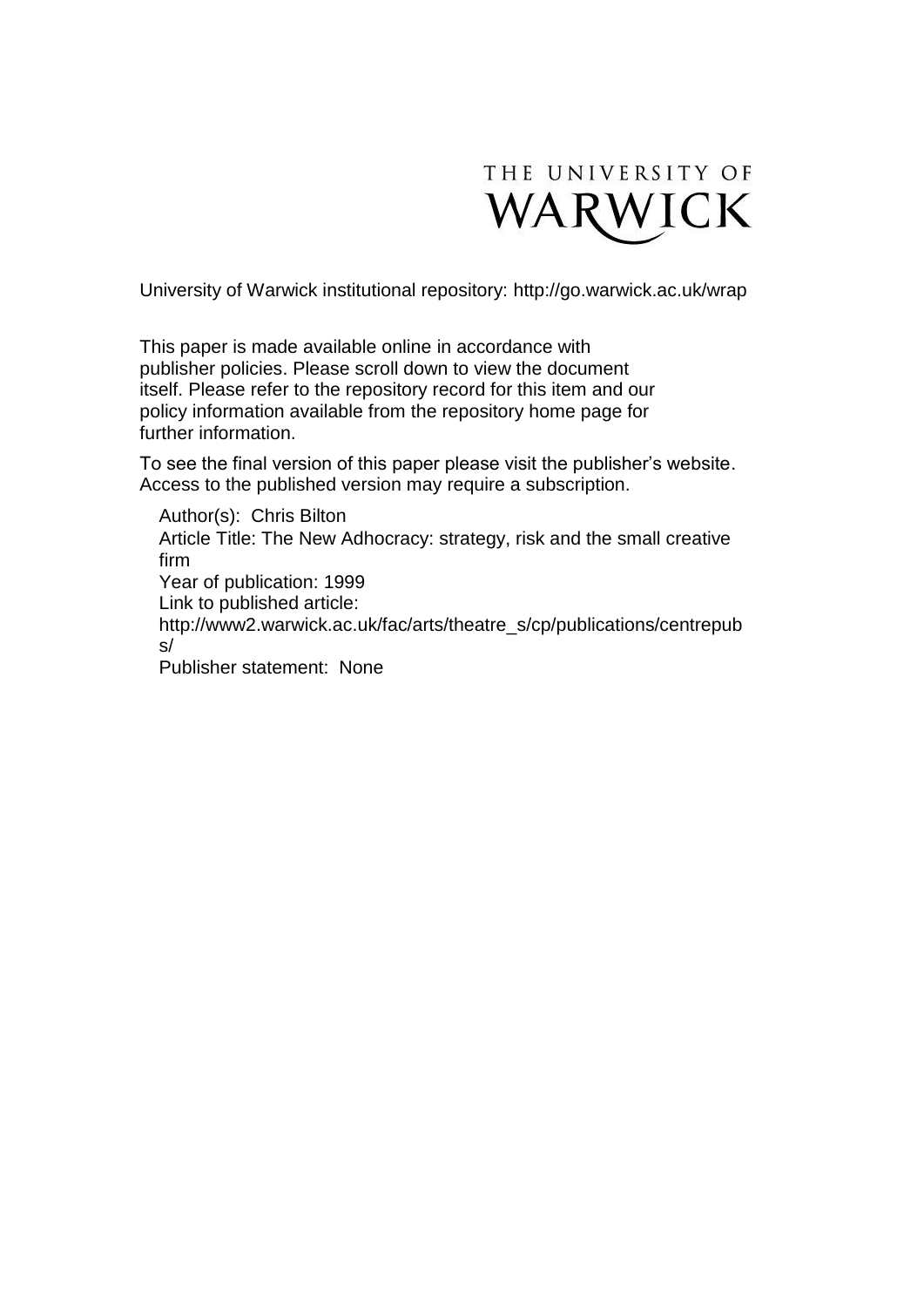

#### **P A P E R S**

Centre for Cultural Policy Studies University of Warwick Research Papers No 4 Series Editors: Oliver Bennett and Jeremy Ahearne

# **The New Adhocracy: strategy, risk and the small creative firm**

**Chris Bilton**

1999

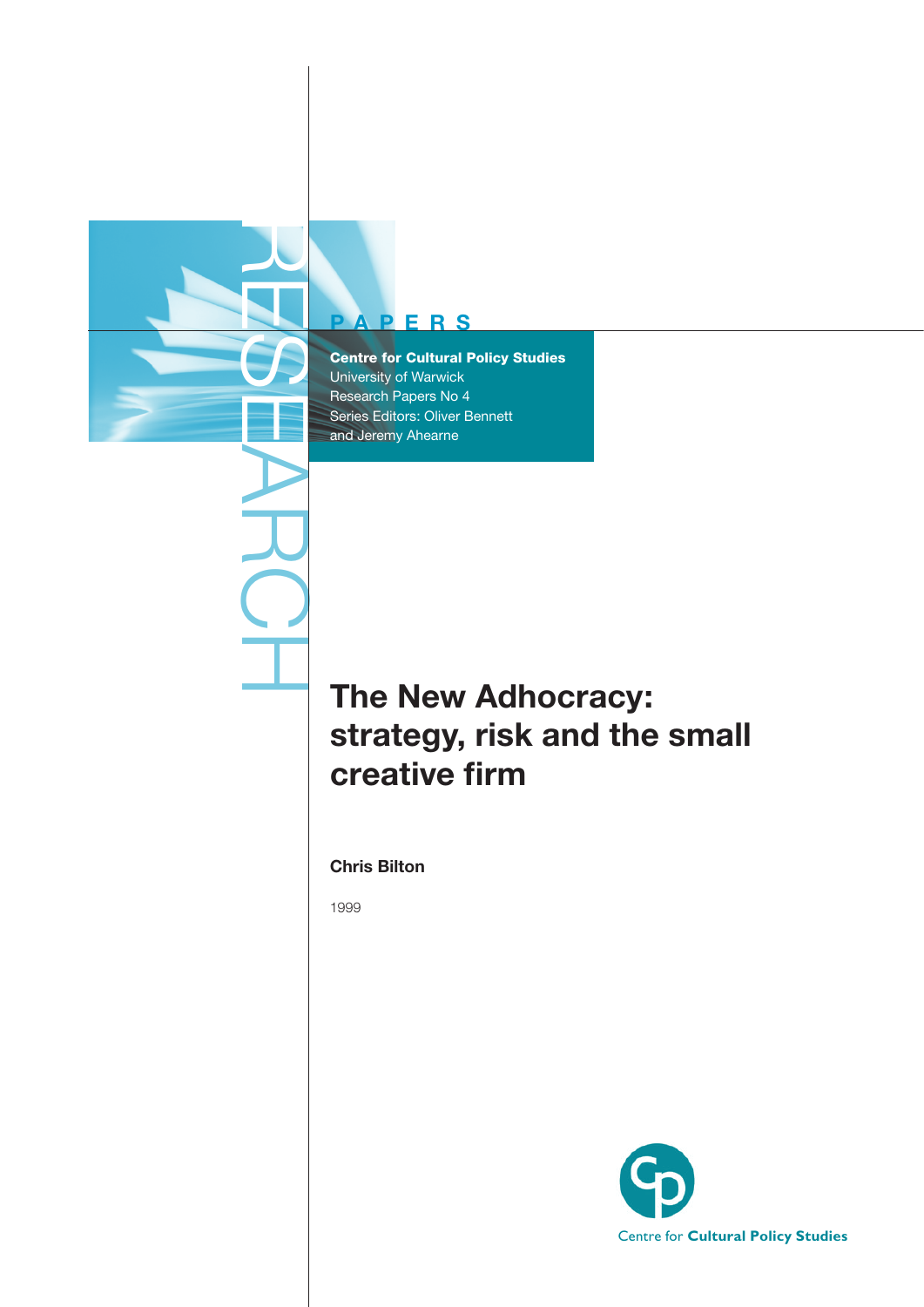#### **CONTENTS**

| 1.          | Introduction and background to the research                                                      | 3                       |  |
|-------------|--------------------------------------------------------------------------------------------------|-------------------------|--|
| $2_{\cdot}$ | Risky business: the value of symbolic goods                                                      | $\overline{\mathbf{4}}$ |  |
| 3.          | Fictional markets and waste: corporate approaches to risk management                             | 8                       |  |
| 4.          | Fordism and post-Fordism in the creative industries                                              | 12                      |  |
| 5.          | Creative disorganisation: creative micro-businesses and the new adhocracy                        | 17                      |  |
| 6.          | An unequal partnership: changes in the relationship between micro-businesses and corporations 21 |                         |  |
| 7.          | Conclusion: rethinking the independent sector                                                    | 24                      |  |
|             | <b>BIBLIOGRAPHY</b><br>29                                                                        |                         |  |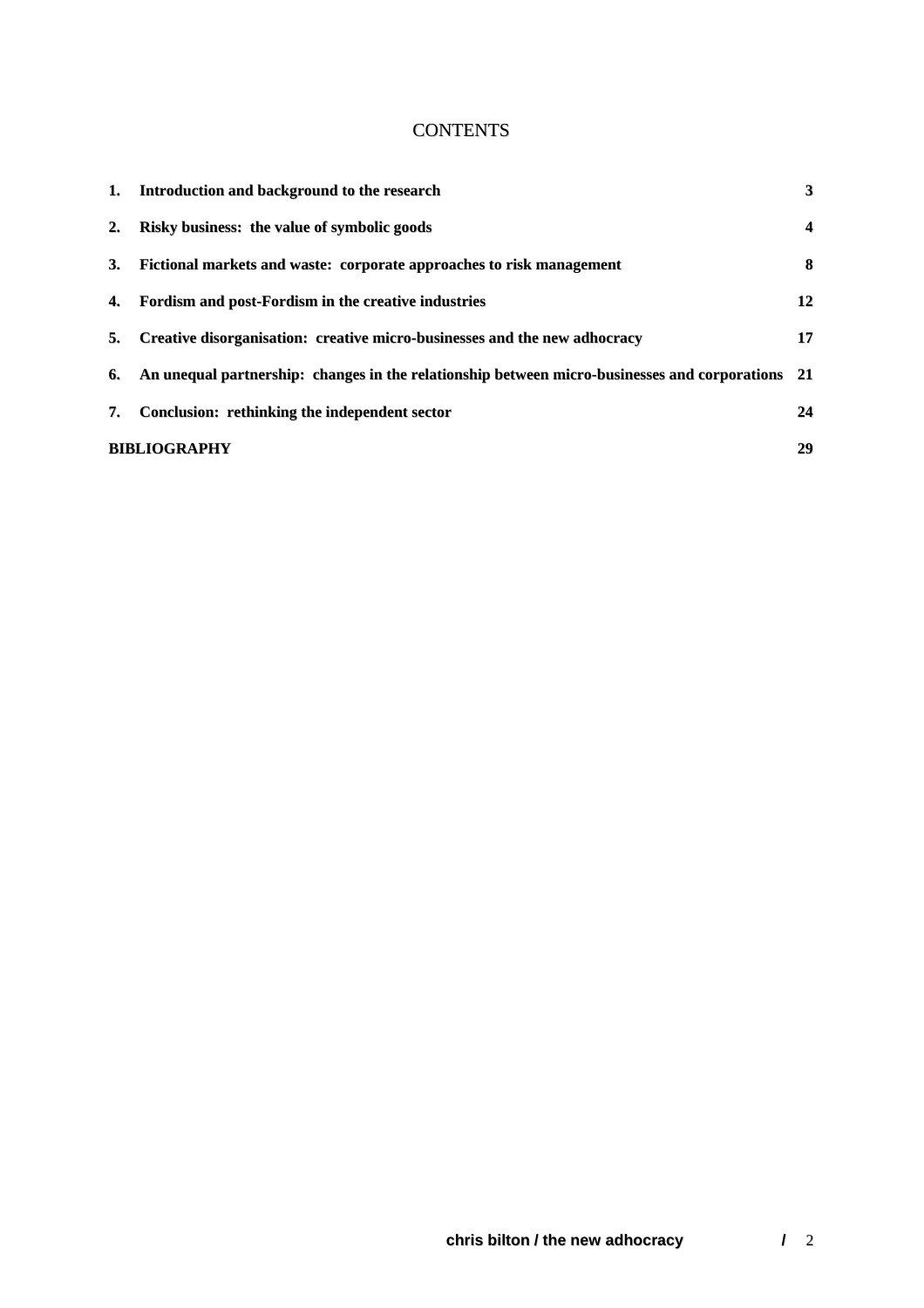#### <span id="page-3-0"></span>*1. Introduction and background to the research*

This research project grew out of a vocational education development project at the Centre for the Study of Cultural Policy at the University of Warwick, supported by the University of Warwick Strategic Group for Continuing Vocational Education. The aim of the project was to research and develop professional development and vocational training for those working in the cultural sector. Research focused initially on the lack of opportunities for managerial training in the sector. Following consultation with policy makers, managers and practitioners, a pilot programme of four seminars took place in the summer of 1998. The aim of the seminar programme was to provide an opportunity to discuss the concepts and strategies which lie behind and inform everyday operational issues. Seminars were repeated in both London and Birmingham with an overall attendance of just over a hundred delegates.

The seminars highlighted the existence of an unofficial 'new cultural economy' made up of fledgling 'creative businesses', individual entrepreneurs, freelance practitioners and minority communities. This creative sector appeared to operate at the fringes of the commercial creative industries, often exploiting the opportunities provided by new digital technologies to create new and independent systems of cultural production and distribution.

Following the pilot seminar programme, it was decided to direct the professional development programme at independent creative businesses. Many of those working in this sector are selftaught and self-employed (cf. O'Brien and Feist 1995, Knott 1994). Self-employed individuals and small creative firms find it especially difficult to devote time and space to ongoing professional development training. Long-term strategic thinking tends to take second place to more urgent operational priorities. The lack of training opportunities and the absence of a managerial 'culture' among the creative industries have emerged as consistent themes in the minutes of the Creative Industries Task Force during its first year of operation (1997/98). Whereas the last ten years have witnessed a major expansion of postgraduate education opportunities for those seeking to develop administrative careers in the subsidised arts, there exist virtually no comparable opportunities for those working in the creative industries.

It was also decided to consolidate the Centre's vocational training programme within an accredited postgraduate programme. A new MA in Creative and Media Enterprises, due to start in October 1999, has been designed for those wishing to set up or manage their own business in the commercial creative sector. The programme will complement the Centre's existing taught MA programme in European Cultural Policy and Administration and draws on ideas and issues explored during the pilot programme. The MA will treat theoretical concepts as integral to business decision-making and will span different media and creative industries, reflecting the cross-sectoral 'integrated' pattern of the commercial creative sector.

The current research project aims to identify some of the strategic issues confronting small creative businesses. Research outcomes will feed into course development of the new MA and into a continuing short course programme. The CVE Strategic Group has continued to support the vocational training development project for a second year and outcomes from this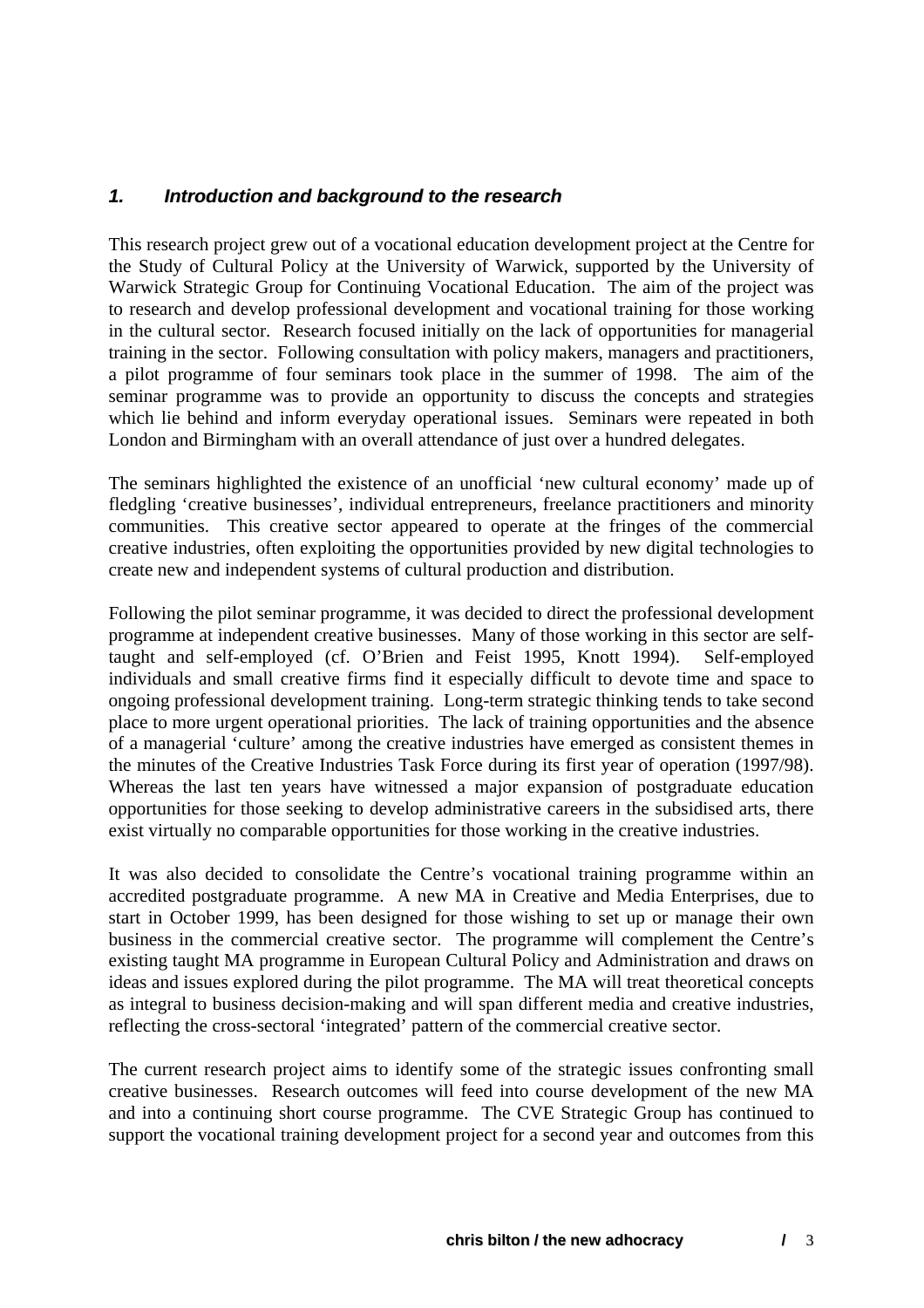<span id="page-4-0"></span>research project will also be used to develop vocational training initiatives including a pilot short course programme planned for spring 1999.

In particular, the current research project focuses on the issue of risk management in the creative industries. The starting point for the research is the contention that small creative firms or 'micro-businesses' have been compelled to develop a more flexible approach to managing the unpredictable products, processes and markets of the creative industries than their corporate counterparts. In turn, some larger companies are attempting to imitate or appropriate these tactics, either by reinventing themselves as aggregates of small business units and 'pseudo-independents', or by forming strategic alliances with smaller producers. The research findings suggest that the strategic challenge now facing the small independent firm is the need to adapt to the growing sophistication of the corporate sector. Independent firms can no longer take for granted their traditional strengths of flexibility, opportunism and closeness to the customer, nor can they fall back on their traditional role as niche provider of new products and ideas on the fringes of the corporate power-structure. The majors are learning to act like independents and now the independents must attempt to discover a more coherent, 'corporate' strategic approach. These reseach findings are discussed in more detail in the concluding section.

The research was conducted between May and November 1998 and included desk research and semi-structured interviews with a sample of creative businesses and with staff of related development agencies. A list of interviewees is included in the bibliography. The research was made possible through a grant from the Research Development Fund of the University of Warwick.

## *2. Risky business: the value of symbolic goods*

For the purpose of this project, a creative business is defined as a commercial enterprise which deals in 'symbolic goods'. This term is preferred to the more generalised concept of 'intellectual property' which could stretch to any innovative product protected under copyright.[1](#page-4-1) Symbolic goods are commercial products which communicate symbolic meanings to consumers. Literature, film, television drama, music, performance, visual arts and crafts all fall into this category of symbolic goods, whereas vacuum cleaners or financial services do not.

Of course this definition is not altogether clear-cut. On the one hand, a political economy critique of the culture industry might argue that many of the products of the Hollywood film industry are pure commodities with no symbolic value whatsoever (Adorno 1990). On the other hand much cultural and sociological analysis is devoted to decoding the symbolic meanings of consumer goods, from fashions in clothing to apparently meaningless activities such as drinking or fighting (Hebdige 1979, Willis 1990). These symbolic values are reinforced by modern advertising techniques which emphasise 'lifestyle' over 'product'; advertising agencies tend to emphasise these symbolic associations especially in order to differentiate generic products, from lager to chocolate. Taken to its extreme by writers like

<span id="page-4-1"></span> $<sup>1</sup>$  The inventor and entrepreneur James Dyson recently pointed out that British manufacturers are</sup> no less innovative and 'creative' than their counterparts working in the media and 'creative industries' (IPPR 1998)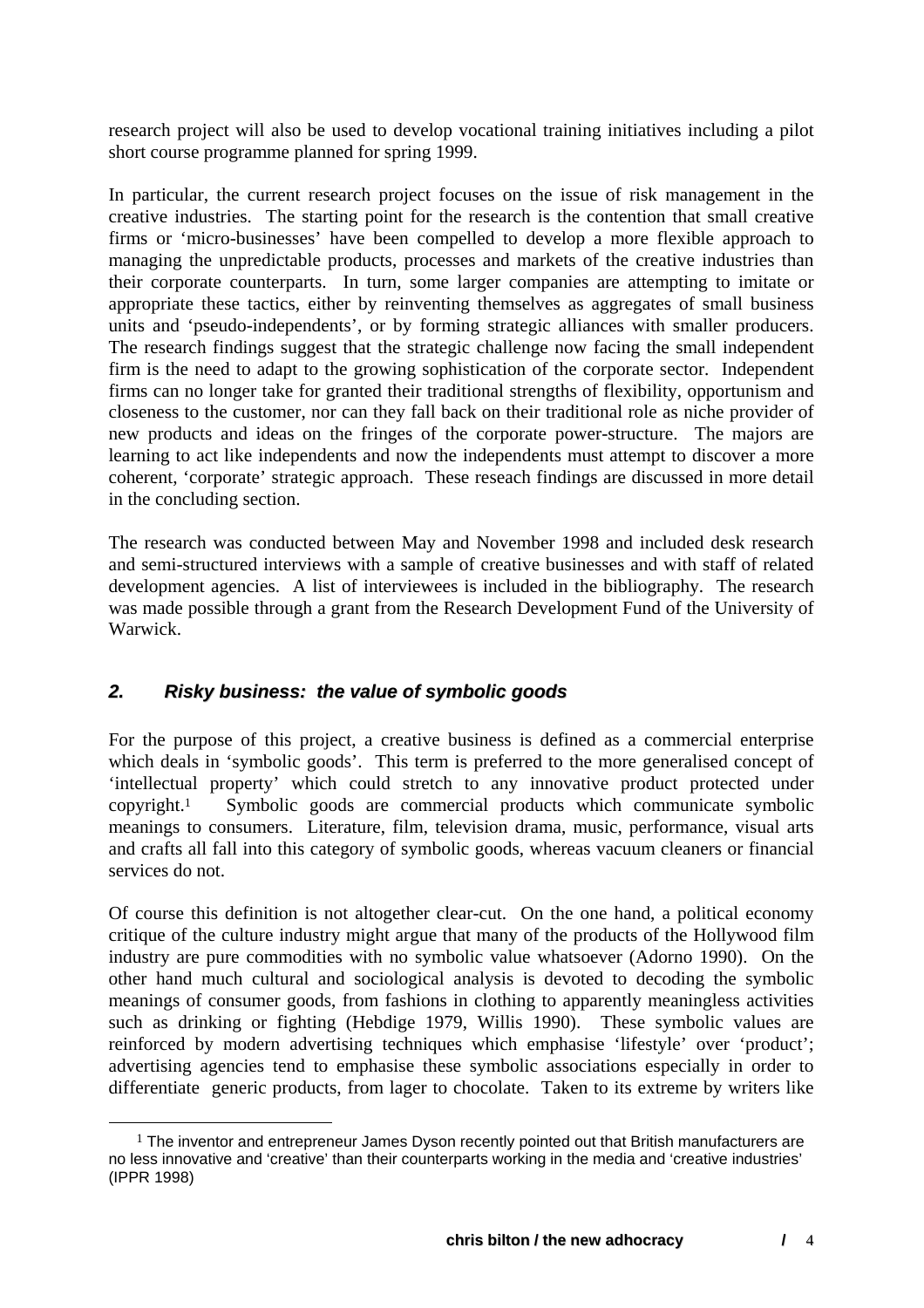Baudrillard, this analysis of consumer goods leads to the contention that we live in a world of pure symbols where 'reality' has shrunk to mere discourse and where different language games collide in an 'ecstasy of communication'. Whether we react to this postmodernist hall of mirrors with celebration or nostalgic despair, few of us would deny that the effect of packaging and consumer advertising has permeated the solid world of 'real' products. In this context, is the phrase 'symbolic goods' useful in distinguishing a film from a vacuum cleaner, and is such a distinction valid?

I would argue that there remains a difference of degree, if not in kind, between material and symbolic goods. Material goods contain a symbolic component, emphasised by advertisers and played out in consumer perceptions of the product. However, this symbolic content is balanced by the product's material function. A car or a computer may be sold to us as a lifestyle accessory, but it is also expected to operate in its own terms. The soft sell of images and associations deployed in the advertisement is underwritten by a hard sell based on performance data, statistics and technical specifications. Finally, if the product fails to perform its material function, the customer will complain and the product will fail.

If we move from manufactured goods to services, the symbolic content of the product becomes more important and the material function recedes into the background. In a service industry such as hospitality and catering, the material function (food and shelter) is more or less taken for granted. Businesses compete in terms of their 'value added', and symbolic distinctions are reinforced through an emphasis on customer care or by anticipating and exceeding customer needs. Qualitative or peripheral elements in the service, such as ambience, decor, or friendliness often appear more important than minimum standards of service provision. Yet again, as with the manufactured goods, businesses neglect the bottom line of functional services at their peril. If a train service is consistently late, or if it neglects safety standards, no amount of customer care training, new uniforms or reupholstering of waiting rooms will compensate the consumer (or the official regulator).

In the creative industries, the balance shifts decisively towards the product's symbolic properties. A book, television programme or film consists of a collection of narratives (or 'discourses') which are interpreted by the consumer. Its material content, the celluloid on which the film is printed, or the plastic of the compact disc is relatively unimportant. In the switch from analogue to digital forms of communication, the material component of the product recedes further; in material terms the product is reduced to a series of electronic pulses or digital code. The code can be transcribed but, without the necessary hardware, it remains a meaningless string of digits. The 'software' produced by the creative industries, the ideas and programmes, images, sounds and stories, need to be supported through a range of expensive hardware, both in consumption and more especially in production. However, the material function of the product itself remains strictly marginal. Of course we can find examples of 'useful' cultural artefacts, which are supposed to produce tangible social, economic or psychological benefits; however, this supposition of usefulness often derives not from the producer or consumer, but from a third party's good intentions (often a politician or bureaucrat). It could further be argued that these secondary suppositions are 'extrinsic' rather than 'intrinsic' since they are not based on the real perceptions of the consumer nor the real intentions of the primary producer (Bille Hansen 1993); furthermore, because the supposed use value is often based on the fictitious suppositions of a third party, the cultural product regularly fails to deliver on the promise of usefulness where it really matters, at the point of consumption.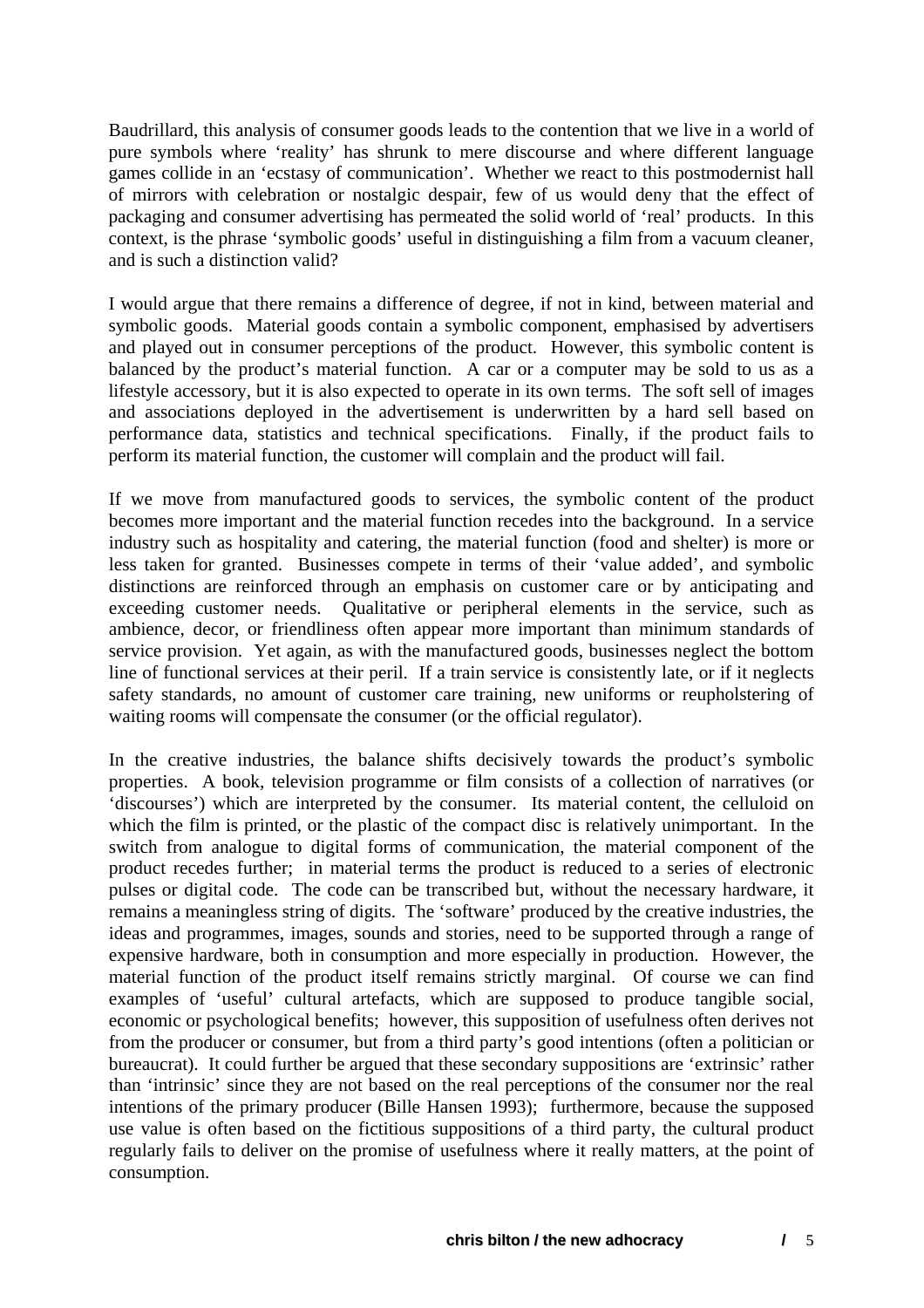It might be possible to position different products and different forms of production on a sliding scale based on the relationship between material function and symbolic meaning. Without attempting such a comprehensive analysis, it is still perhaps possible to recognise some general differences between manufacturing, service and creative industries. At one end of the scale, manufacturing produces material goods which may contain a symbolic component which is picked up by advertisers and consumers. In the service industries, the symbolic content of the 'product' becomes increasingly important. In the creative industries, commodities are valued primarily not for their material function but for their symbolic content.

It is this symbolic content which makes questions of value problematic in the creative industries and which makes 'symbolic goods' unpredictable as commodities. It has been argued that symbolic goods are primarily concerned with the transmission of meanings. Yet these meanings are not necessarily fixed, nor are they necessarily controlled by the producer of the message. A comprehensive treatment of this subject is beyond the scope of this paper. Suffice it to say that since the 1970s, researchers in cultural studies and media studies, influenced by a previous generation of anthropologists and semioticians, have increasingly emphasised the shifting, unpredictable meanings of symbolic goods. Whereas the 'mass media' researchers of the 1920s regarded the flow of meanings as a one-way street, with powerful media and cultural organisations manipulating a 'mass' public (e.g. Lippmann 1922), researchers since the late 1970s have devoted themselves to unravelling the semiotic intricacies of popular culture (Hall 1980, 1977; Wren-Lewis 1983; Abercrombie 1990). Consumers and audiences are seen to reinvent meanings and 'play' subversively with the dominant messages transmitted by admittedly powerful organisations. In this way consumers are able to subvert the 'hegemony' of the dominant political and cultural orthodoxy. These subversive reinterpretations flow partly from the anthropological context of particular 'subcultures'; they are also an inevitable by-product of semiotic complexity, whereby the encoding / decoding process is no longer transparent but fraught with contingent difficulties. This view of the unpredictable, subversive process of communicating meanings has so permeated research in cultural studies and media studies that it can be seen to represent, if not a consensus, at least the 'dominant paradigm' (Morley 1989, Fejes 1984, Katz 1987)[2](#page-6-0) .

Some versions of this dominant paradigm (for example John Fiske's 'audience liberation theory' or Paul Willis' 'symbolic creativity') have been criticised as politically naive or complacent (e.g. McGuigan 1996, Murdock 1978). However, circumstantial evidence seems to support the anti-determinist view. The market for cultural and media products is increasingly saturated, producing a shift from a seller's market to a buyer's market. Technological developments (e.g. VCRs, portable stereos, cable and digital TV, electronic publishing) have contributed to greater variety in the contexts in which cultural goods are consumed and greater consumer control and choice (albeit from a predetermined menu). Audiences have become more sophisticated simply as a result of exposure to a pervasive media and entertainment industry. Markets have become increasingly complex and diverse as a result of demographic changes within the existing audience and the extensive reach of the global communications infrastructure to ever newer markets.

<span id="page-6-0"></span> $2$  Of course there are those who resist this dominant paradigm, notably the political economy critics of the mass media (Nicholas Garnham, Graham Murdock) and the neo-determinists of Althusserian structuralism. But every good hegemony must be capable of absorbing a few dissidents.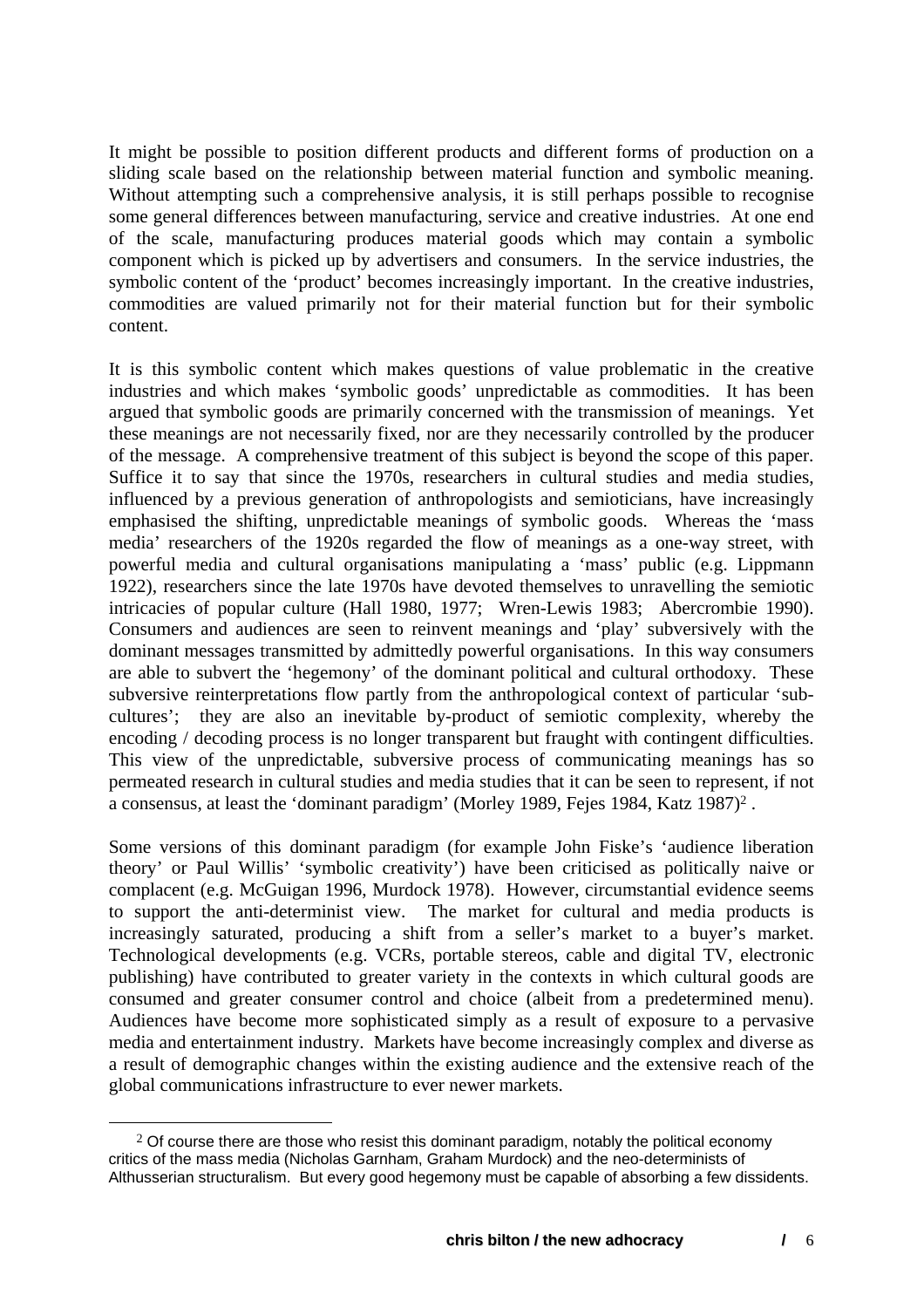If we accept this picture of growing complexity and consumer autonomy in the reception of symbolic meanings, the attempt to put a fixed commercial value on 'symbolic goods' becomes problematic. Furthermore, the translation of symbolic meanings into commodities appears more unpredictable, and hence risky, than the selling of ordinary goods. The central paradox of the creative industries, as Adorno recognised in his analysis of 'the culture industry', is the attempt to treat symbolic goods as commodities. In this treatment, the unpredictable and ephemeral values of symbolic goods are assigned a fixed commodity value. This in turn allows creative processes to be streamlined and rationalised to conform to a model of production and industrial organisation imported from manufacturing. The central argument of this research project is that this attempt to assign commodity values to cultural goods is based on a fundamental contradiction. The argument is based not on aesthetic squeamishness, but on a belief that the managerial and organisational systems used in many parts of the creative industries may be inappropriate and ineffective.

An illustration of the practical difficulties in commodification is the attempt by accountants and auditors to assign fixed monetary values to films in production or films in a company's back catalogue. From an accountant's perspective, the initial valuation of film in production is based on the costs incurred to make it. This figure is balanced in the accounts by an assessment of future net revenues. As the revenues start to come in, the current value of the film can be calculated by subtracting the actual revenues from the original production costs. Eventually the 'value' of the film will be written off or 'amortised' over a period of years, as revenues accrue (or not) during the film's initial period of release, so that the film eventually enters the back catalogue with an official value of zero. Of course this method of accounting is highly unsatisfactory since either budgetary excesses and overspends in production, or alternatively a disastrous performance at the box-office, will lead to the film's 'value' as it appears in the accounts being grossly inflated. The method takes no account of market conditions or quality of the product. It allows a high-budget flop to remain on the company's books as an asset, whilst a successful film which has covered its costs is 'written off' in the company's back catalogue.

The problem for the film accountant lies in the concept of 'future value'; this involves an element of informed guesswork, and may bear little or no relation to the estimates of 'present value' based on production costs and units sold to date. Jake Eberts and Terry Ilott describe the problems of assigning 'future value' to films in their account of Goldcrest Films (Eberts and Ilott 1990). Without blaming the company's accountants, they suggest that these problems contributed to managerial miscalculations which eventually broke up the company. Because films have a shelf-life, they differ from more ephemeral cultural products such as a live performance. First of all film production, in common with the music and publishing industries, generally requires a major capital investment in the present, in the uncertain hope of future profits. A successful product will continue to provide revenues even after it has covered its costs and been 'written off' by the accountants. Digital technologies and media convergence have increased the number of potential future outlets for successful products. They have also made it possible to spread the risk of a product across several markets or release 'windows'. In the film industry, the repackaging of products across different media (e.g. theatre release, video retail and rental, pay television, cable and terrestrial television) in overseas and domestic markets has led to the controversial practice of 'crosscollateralisation'. This is effectively a strategy of internal cross-subsidisation, whereby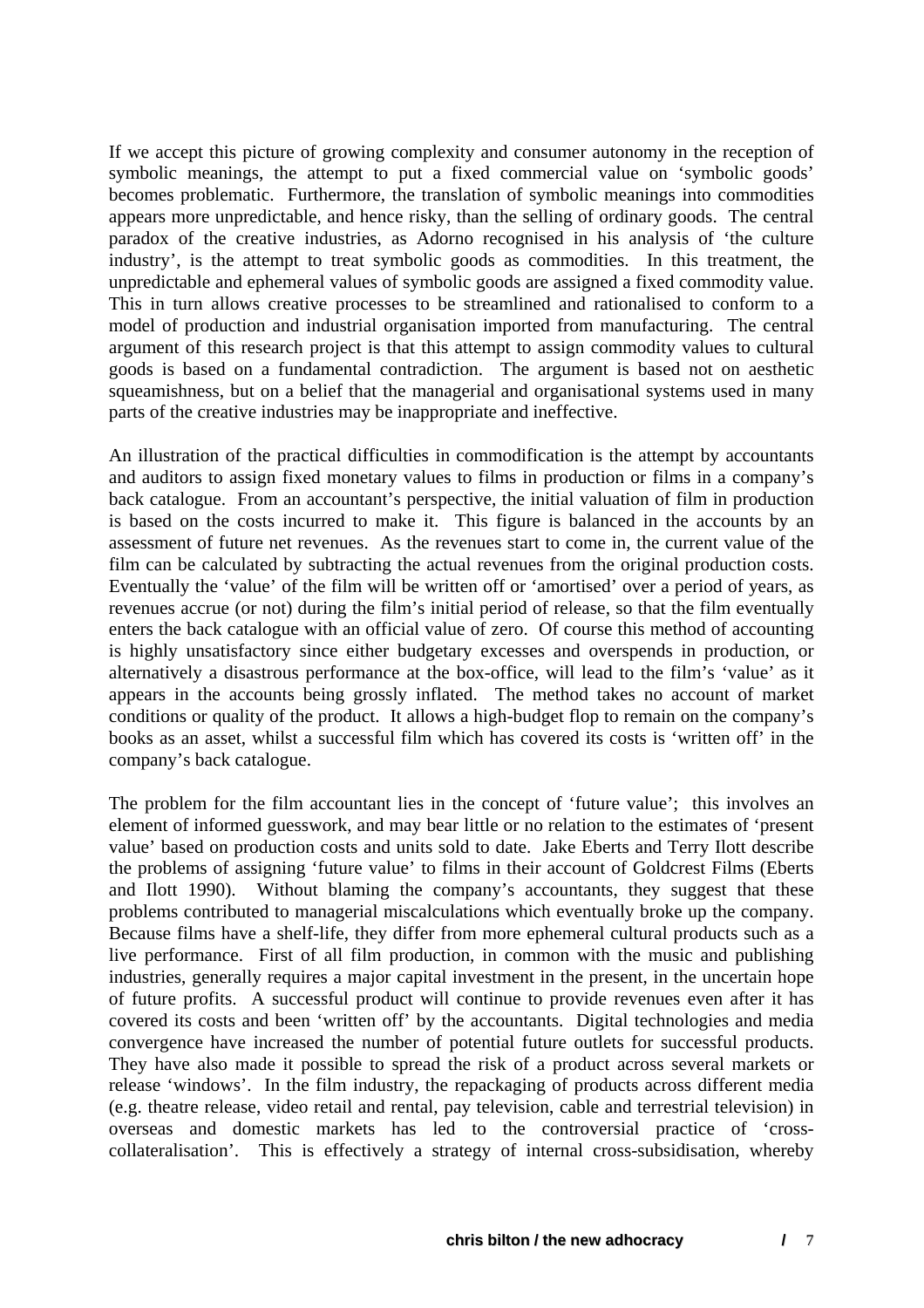<span id="page-8-0"></span>revenues from one market are used to offset losses in another market, absorbing profits which might otherwise have accrued to the original investors.

The difficulties facing film accountants stem from the fact that there is no predictable correlation between input and output. The real 'value' of the product is determined by the consumer, regardless of how much the film cost to make or the quality of its components. If the market rejects the product, there is very little in the way of residual value to fall back upon. The corporate approach to handling symbolic goods can be seen as an attempt to override these unpredictable attributes, for example by 'forcing' a correlation between production costs and market value and by seeking to recoup the residual value of symbolic goods in secondary markets. Similar strategies are pursued in other branches of the creative industries. The different strategies of large and small companies in dealing with the inherent risk and unpredictability of the creative industries will be considered in more detail in the next two sections.

#### *3. Fictional markets and waste: corporate approaches to risk management*

Whether measured in market share or turnover, the success of the half dozen major companies which dominate the media and entertainment industries is undeniable. Critics of the 'moribund' European film industry suggest that the dominance of the Hollywood majors reflects their superior organisational structure and strategies for managing risk (Dale 1997). Others argue that their success is merely the result of monopolistic control over production and distribution (Bagdikian 1990, Schiller 1989). In this section I will argue that the corporate approach to risk management is based primarily on reducing symbolic goods to material commodities. While this reductive approach overrides many of the problems referred to in the previous section, its effectiveness depends not so much on efficient handling of unpredictable products as on reinforcing a corporate advantage over competitors.

In the previous section it was argued that the value of symbolic goods is determined at the point of consumption. This perception of 'exchange value' at the point of consumption overrides any intrinsic 'use value' based on the inputs of work and raw materials made at the point of production. Since it is difficult for producers to predict the response of consumers and hence the 'real' value of the product, the production of symbolic goods becomes a kind of gamble, investing in the present in order to recoup uncertain future rewards. Ien Ang in her analysis of the television ratings system (Ang 1991) describes this unpredictability in relation to the "social world of actual audiences". Audiences do not behave according to the predictable patterns of audience ratings; within a group different individual tastes compete, and the individual consumer encompasses conflicting interests and needs, even different viewing personalities. Even when they have chosen what to watch, viewers are often not paying attention - they may be talking, eating, working or playing at the same time. Moreover they use technology to break up the programming flow, using the remote control and the video cassette recorder to disrupt the programmer's schedule. The ratings system attempts to provide the programmer with objective measurements of audience viewing for the purpose of delivering audiences to the advertiser. According to Ang, the system is actually based on an illusion, the 'fictive' idea that the audience for a particular programme represents "a unitary, objectified category". While this category conforms to "the institutional point of view" of the audience as "object to be conquered" it cannot cope with the real complexity of audience behaviour. Ang goes on to describe a crisis of control in the 1980s in U.S. commercial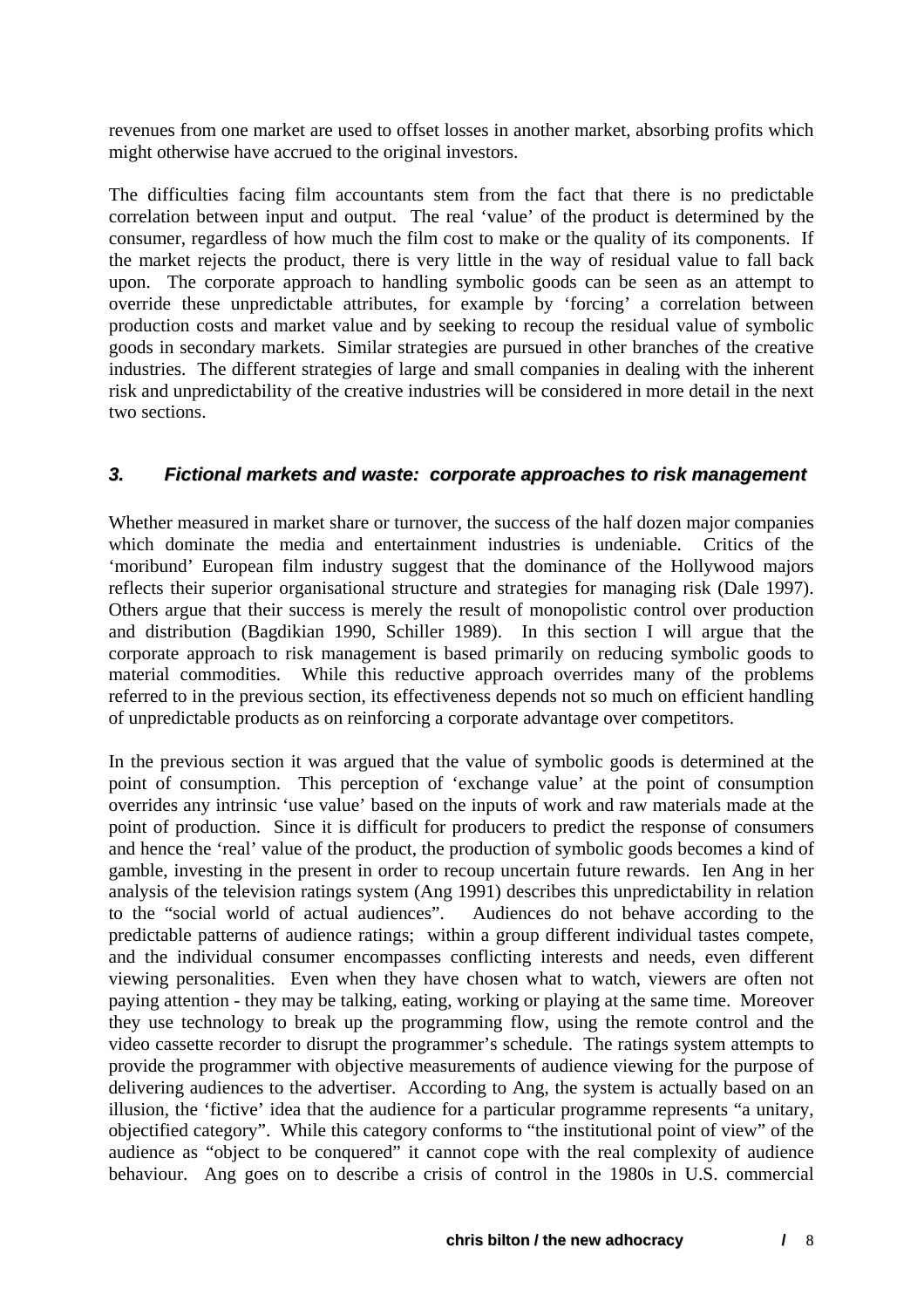television as the Nielsen ratings system attempted to keep pace with these intricacies of audience behaviour through qualitative research and more sophisticated systems of audience measurement. Ultimately these attempts were an admission of defeat: the ratings system, the bottom line for industry decision-making, could no longer be trusted. People meters and viewer diaries represented a Canute-like attempt to measure the immeasurable, "the industry's attempt to bring order into the chaos of the social world of actual audiences" (Ang 1990, 95).

Ang argues that the commercial television's ratings system, the bible for industry decisionmaking, is essentially a 'fictive' exercise. This fiction comforts the programmer with an illusory and reassuring framework of predictability, and allows the programmer to package audiences to the advertiser. The alternative, according to Ang, is a recognition of diversity and autonomy among viewers. Through 'ethnographic' research and an increasingly customised approach to television viewing, the market becomes broken down into ever smaller categories. This fragmentation of the audience is captured by the television executive in Ang's book who keeps a hundred photographs portraying unknown faces on his office wall to remind him of his 'real' audience (Ang 1991, 23). For the American networks, niche marketing across a nation-wide audience, under current technological and commercial constraints, is simply not a viable option. Consequently the terrestrial broadcasters cling to the outmoded ratings system as a crude representation of a 'national television audience'; the sophistication of measurement and scientific certainty of language increase in direct proportion to the unpredictability of audience behaviour. Clearly there is an analogy between the exercise in self-reassurance described by Ang and the use of focus groups, test marketing and sophisticated qualitative research in other areas of the creative industries, for example film previews and book launches.

Björkegren (1996) identifies the two principal strategies used by 'arts-related businesses' to cope with the unpredictable market as "the commercial business strategy" and the "cultural business strategy" (Björkegren 1996, 44 - 50). The 'commercial business strategy' depends upon "controlling the supply with a limited amount of arts products on the market" and applying "forceful" marketing to this narrow range of products. The strategy is best suited to products with a limited shelf-life and a rapid turnover. Björkegren identifies this strategy with the U.S. publishing industry, with its search for the one-off commercial bestseller and its rapid turnover in book stores; it might also be applied to the emergence of 'high concept' blockbuster movies in the 1980s film industry (ibid., 55 - 56, 132 - 33). The 'cultural business strategy' depends more on a "long-term view", developing a range of cultural products in the hope that one of them will eventually be successful; the strategy is based on "cultural values that may ultimately yield economic returns". This strategy is also known as the 'portfolio' approach. Björkegren associates this strategy with some European 'quality' publishing houses, which cultivate a stable of authors in the hope either that one of them will produce a 'hit', or that a prestigious list will draw in other more marketable authors (ibid., 61 - 63).

What these strategies have in common is an attempt to make unpredictable symbolic goods follow the same patterns of investment and performance as material commodities. In relation to Björkegren's 'commercial business strategy', Hollywood has recognised that it is "less risky to make a \$50 million movie than to make one costing \$10 million" (Björkegren 1996, 133). Working with proven talent lessens the risk, but the proven talent (or their agents) recognise their market value and insist upon higher fees. The star system, as developed by the Hollywood studios in the 1930s, was designed to bring a measure of predictability to the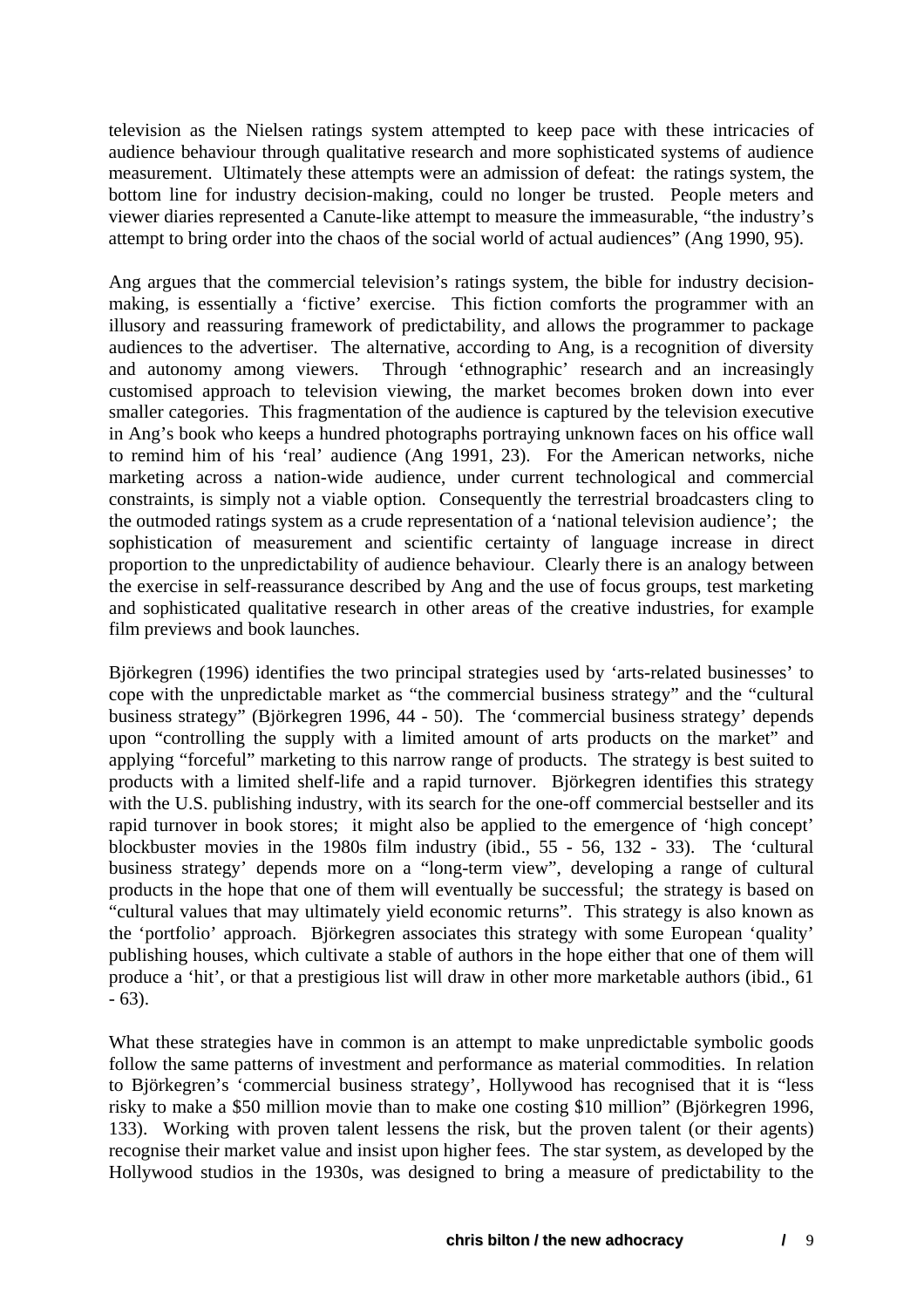business of casting. Whereas acting talent is an unpredictable commodity, star status is a form of branding which ensures a degree of consistency across different projects of variable quality. Certain performers, even some directors, have 'marquee' appeal, meaning that their name on a film's credits will virtually guarantee a proportion of box-office income. The continuing appeal of the star 'personality', marketed in the same way as other consumer products and services, provides a more consistent vehicle for the industry than their 'talent'. Other creative industries have applied a similar tactic in marketing writers, visual artists and musicians as collective brands rather than individual talents, using labels like 'Young British Artists', 'Britpop', or 'brat-pack' to package disparate individuals. Again the label is intended to reassure the public and imply a degree of consistency, even though many of the individual artists concerned either dispute the label or are merely using it as a tag of convenience.

Along with the use of genres, formulaic plot devices and expensive special effects, 'stars' have become part of the branding process in the film industry and in other branches of the creative industries. Although these brands are designed to ensure a degree of consistency in box-office performance, there is no real guarantee that they will ensure a consistent aesthetic performance. Consequently, the brand is vulnerable to sudden and unpredictable collapse, as a result of gross miscasting, changes in audience taste or fashion, or simply an unexpectedly poor performance. Goldcrest's decision to cast Al Pacino and Nastassia Kinski in the Hugh Hudson film *Revolution* illustrates how an established 'brand' can unexpectedly implode. The company enjoyed some initial success during pre-production as a result of Pacino's casting, with the star's name helping to raise the project's profile and secure advance sales. Yet in production the casting of Pacino caused problems. Parts of the film had to be rewritten around him and there was a distinct lack of on-screen 'chemistry' between Pacino and Kinski. When the film was released Pacino's accent seemed inappropriate to the film and critics complained that he had been miscast. In retrospect the brand here seemed to work against the project. High concept films, however carefully assembled from proven components, cannot be relied upon to produce predictable results. Notoriously, Michael Cimino, a star director following the success of *The Deer Hunter* was responsible for virtually bankrupting the studio with his subsequent folie de grandeur, *Heaven's Gate*. Of course in a formulaic high concept movie, individual performances may cease to matter at the box office; critically panned movies can still succeed on the back of a successful formula, backed by the right star ingredients. It could be argued that the problem with *Heaven's Gate* was not so much that the star director failed to deliver, as that Cimino broke the rules of the formula by producing an overlong and uncategorisable film.

Perhaps the most important effect of the strategies identified by Björkegren is to drive up production costs. The industry's faith in established talent raises the entry costs for would-be competitors. Similarly the industry's emphasis on 'production values' and technical 'standards' in mainstream cultural products may on the one hand be seen as the imposition of inappropriate generic criteria on the unpredictable and diverse nature of symbolic goods. On the other hand, it might be seen as a deliberate strategy by the established players to raise the entry stakes in order to discourage new players. Minimum technical standards reflect a residual 'use value' based on measurable inputs and outputs. While these criteria are appropriate to the material components of the product, for example paper and binding of a book, print quality of a film, technical quality of a CD, they appear less relevant to the 'software' of ideas and imagination. In the music industry producers have become the new stars, and performers (especially in dance music) are reduced to the role of walk-ons. The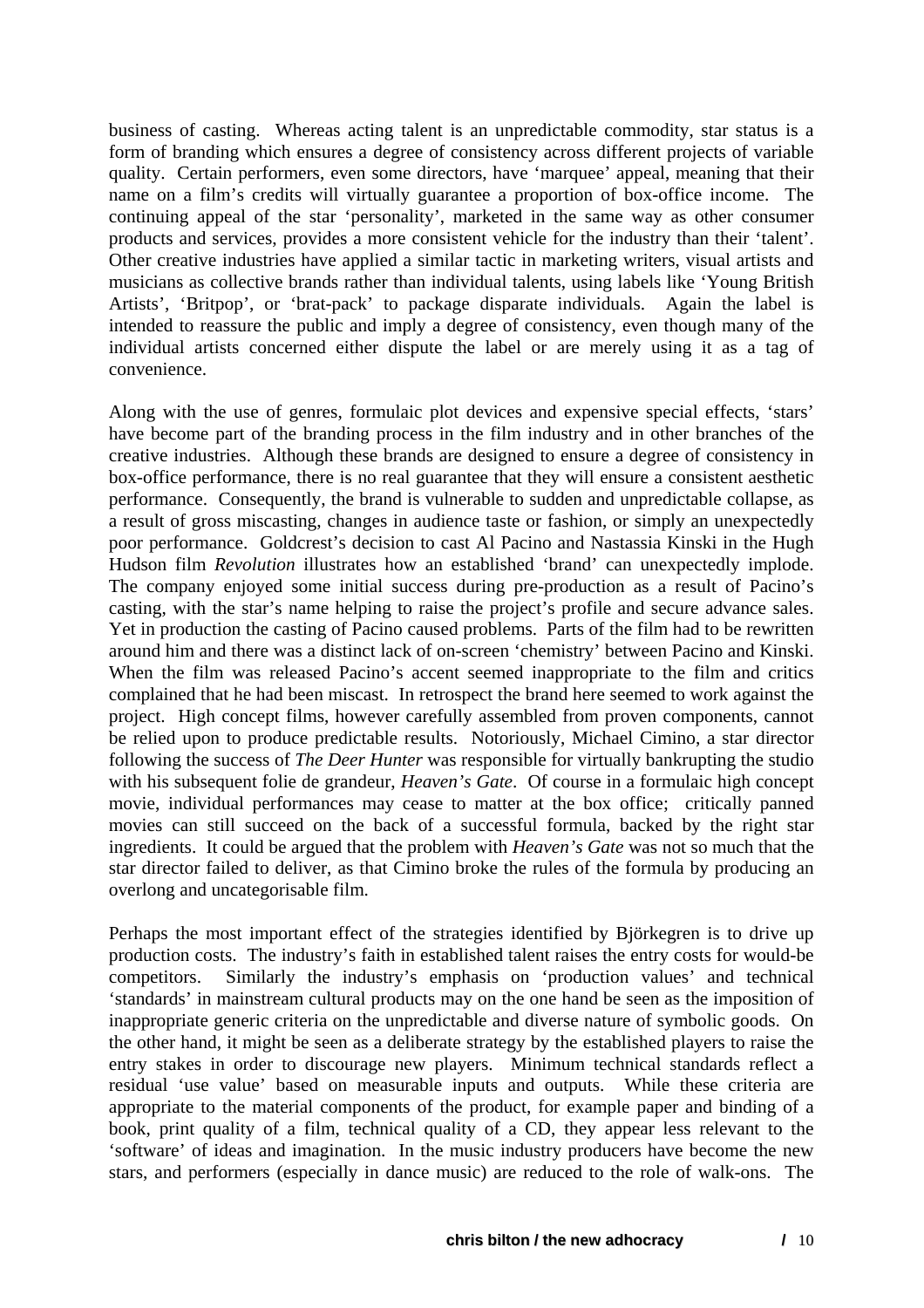fetishisation of production standards, formulae and brands may on the one hand be seen as a misguided attempt to restrain the product's unpredictability within a standardised template. On the other hand it may be seen as a highly successful attempt to retain control over the industry by discouraging new entrants who either do not understand the rules of the game or cannot afford the entry tariff.

Björkegren's 'cultural business strategy' has a similar effect of raising costs for the industry and pricing smaller actors out of the market. The strategy, often referred to as the 'portfolio approach', requires that the industry as a whole pay for unproductive work. Scriptwriters are placed on the pay roll but the scripts they produce are never made; new bands are given advances in the knowledge that nine times out of ten they will never make a successful record. Advocates of the Hollywood studio system, like Martin Dale, argue that the portfolio approach is an effective strategy for research and development in the film industry; the ratio of films in development to films in production is much higher in Hollywood than in Europe, reflecting the importance Hollywood accords to the development process. This argument assumes that projects follow a linear development process, being honed and refined through successive stages in a filtering process which allows the cream to rise to the top. In fact the development process, as described by scriptwriters like William Boyd, is far more random and sporadic, with first-time scriptwriters, unproven directors, actors and their agents inhabiting a netherworld of frenetic creative activity, with little real prospect of making the leap into production. Given the unpredictability of the market referred to above, the nature of the creative process and the absence of any sure indicators for commercial success, the development process must inevitably be somewhat haphazard. The analogy between the Hollywood studios and research and development in industry is rather tenuous. There is in the end no sure way of 'developing' a product in the creative economy, nor do the development and production processes follow a linear route along a supply chain.

Ultimately the 'portfolio' approach to risk management is not so much a way around the problem of risk as a way of riding out problems of cash-flow and the peaks and troughs of 'hits' and 'misses'. As such it is really a zero sum game based on a small number of successes cross-subsidising a larger proportion of failures. By running a number of different projects concurrently, the effects of success and failure can be absorbed and neutralised. Of course for the strategy to work, the projects must first of all be clearly differentiated across a range of different genres or media in the development phase. Secondly the company must exercise a certain ruthlessness in differentiating the successful and unsuccessful products. Producers must pull the plug on a project once it becomes clear that it will not deliver a return; distributors must concentrate their resources on the successful outcomes, not waste money on salvaging the failures. Goldcrest's attempt to adopt a 'portfolio' strategy to film production in the mid-1980s failed on both counts. For a relatively small company, the combination of spreading resources across a real diversity of products and a ruthless evaluation of the portfolio in the production phase proved to be problematic. Goldcrest's strengths, as Jake Eberts acknowledged, had always lain in the opposite direction: the company had a reputation for investing in a relatively small range of projects with a higher strike rate than Hollywood studios, and for remaining loyal to its producers, even when things became difficult. When Eberts' successor attempted to take up a 'cultural business strategy', the company struggled to make it work.

Goldcrest's attempt to maintain a portfolio of projects is exceptional in the context of the British and European film industries. For the most part, in order to recover the high initial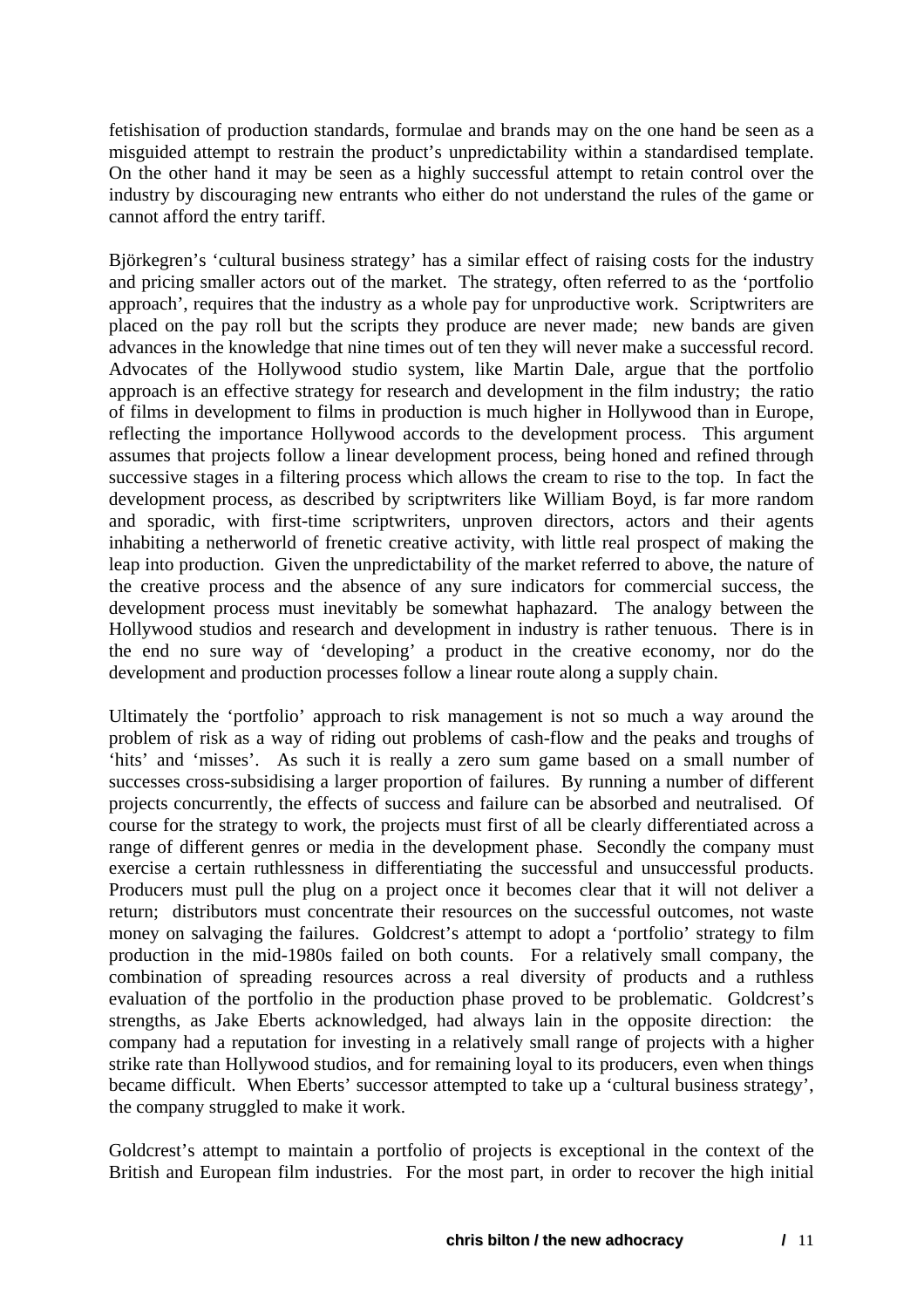<span id="page-12-0"></span>investment costs of developing projects, smaller producers must enter a strategic alliance with one of the majors. In effect the smaller producers themselves become part of a portfolio of projects held by the larger companies. In turn the major media and entertainment companies are increasingly concentrating their resources on distribution and sales rather than on production. Investment in production remains a risky business, best left to the enthusiasts; the real profits lie in buying up and distributing the completed products. Given the share of the market controlled by the majors, the smaller producers simply cannot afford not to do business with them. The net effect is to reinforce the major distributors' control over the industry.

However effective or ineffective the strategies referred to above may be in terms of risk management, they are undoubtedly expensive. The losses sustained by investing in development and maintaining a portfolio of projects must be set against profits, or covered by a loan or partnership agreement with another company, usually a distributor. The main point of similarity between Björkegren's 'commercial business strategy' and his 'cultural business strategy' is the investment in apparently unproductive work. The effect of this wasted input is above all to increase production costs for the industry as a whole and to discourage new entrants to the industry. Smaller producers simply cannot afford to take on the 'blockbuster' or 'portfolio' approaches to risk management. The blockbuster approach, Björkegren's 'commercial business strategy', inflates the salaries of the proven talent (the major stars and directors) because they represent the 'risk-free' elements in the production package. The sheer waste of the portfolio approach has a similar inflationary effect; salary levels for production crews and 'talent' must take into account long periods of unemployment, while unsuccessful or unproduced projects must be paid for elsewhere. The effect is to reinforce the larger investors' competitive advantage in what is a high risk, capital-intensive industry.

In the strategies described by Ang and Björkegren, risk management depends upon forcing 'symbolic goods' to behave like predictable commodities. Unpredictable symbolic goods are streamlined into generic categories and contained within a 'fictive' framework which gives the illusion that the goods themselves, and the consumers who use them, are following predictable patterns. The reality is often very different. Yet the strategies are successful, not because they are effective methods of managing risk, but because their very inefficiency serves to raise the start-up costs for the industry. This has the effect of discouraging new entrants and reinforcing the monopolistic control over the industry enjoyed by a handful of corporate players. Larger companies in the film and music industries are increasingly concentrating their resources in distribution, leaving the smaller companies to take on the more risky and less profitable job of production. In order to cope with the high level of cost and risk, these smaller companies in turn are dependent upon strategic partnerships with the majors. In the end risk is not so much managed as channelled into a system which escalates costs and favours the larger players.

## *4. Fordism and post-Fordism in the creative industries*

In the previous section it was argued that the corporate approach to risk management in the creative industries depends either upon a kind of 'forcing' tactic, or by backing every horse in the race. On the one hand, by investing in the material components of symbolic goods, for example by buying up expensive 'star' talent and production techniques, the major players in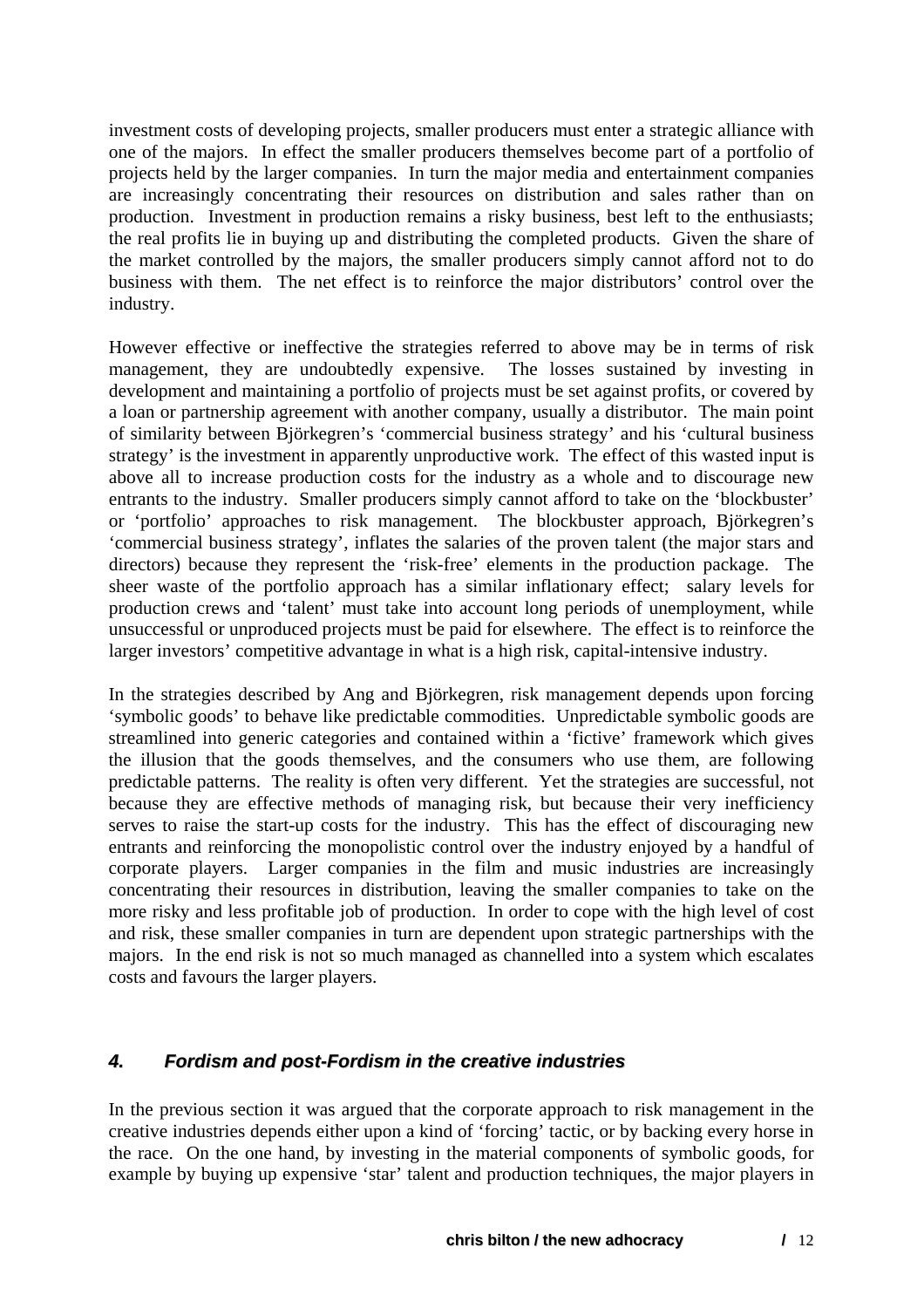the film and music industries have attempted to develop predictable 'packages' or brands which will perform relatively consistently in the marketplace. On the other hand they have invested across a portfolio of products in the hope that at least one of them will be sufficiently successful not only to cover the other failures, but also to produce an overall profit. Björkegren points out that both these methods, which he refers to as the 'commercial' and 'cultural' business strategies, respectively depend upon controlling the supply of product or the method of distribution. It was further argued that the net effect of both strategies has been to raise production costs, and that this has further strengthened the monopoly control enjoyed by the established industry players. This monopolistic outcome has been the most significant factor of the commercial and cultural business strategies, rather than the discovery of a secret recipe for creating or finding successful products.

The strategies of the major corporate players in the creative industries can also be seen in terms of a relatively traditional model of industrial production based on manufacturing. This 'fictive' model of a production line contradicts the associations of spontaneity and escapism to which many of the producers and consumers claim to aspire. It is also at odds with the unpredictable nature of symbolic goods referred to in the opening section. Insistence upon minimum technical standards or 'production values' and hierarchical organisational structures mimic a 'Fordist' model of industrial production and maintain the fiction that symbolic goods behave like ordinary commodities. The commercial business strategy requires the maintenance of technical standards (production quality, industry standard pay and conditions) and product values (genre, format, 'name' talent). These standards are demanded on the consumer's behalf by distributors, making it harder for small producers to break into the market. The strategy implies that there is a direct correlation between hard material inputs and the soft 'symbolic' outputs which will be the key to the product's appeal to the consumer. It has already been suggested that this correlation is complex and unpredictable; 'standards' may be applied to the product's residual material and technical functions, for example that a book be properly printed and bound, that a CD play without skipping, that a film print be presented in viewable condition. Typically these criteria will cover the physical condition of a cultural product, the 'hardware' as opposed to the 'software' or content. However, standardisation of 'software' is more problematic, implying a degree of predictability in consumer taste which cannot be taken for granted. The industry's search for successful formulae and the insistence on technical 'standards' represent an attempt to control 'inputs' in the belief that this will provide control over 'outputs'. The strategy may enjoy some success, depending on the timing of the launch and the size of the marketing budget; repetition of a plot formula or 'character' may also become a successful tactic within a niche market, as with the long-running 'Freddy' or 'Jason' franchises in the horror genre. However, standardisation, sequels and formulae run counter to the market's continuing search for novelty. Conventions and markets continue to evolve despite the enormous efforts and expenditure devoted to controlling them and 'being first' with a formula is generally more important than imitating one. [3](#page-13-0)

The attempt to control inputs in the cultural industries rests on a kind of comforting fiction. Producers in the cultural industries maintain similar roles and structures to those applied to

<span id="page-13-0"></span> $3$  'Being first' is not just important with topical material, for example books and TV specials about the O J Simpson case, it has also resulted in some bizarre recent races between studios producing films featuring volcanoes and insects (Volcano vs. Dante's Peak, Bugs vs. Antz). Sequels have meanwhile become less common following their proliferation in the late 1980s when 'high concept' movies first became fashionable.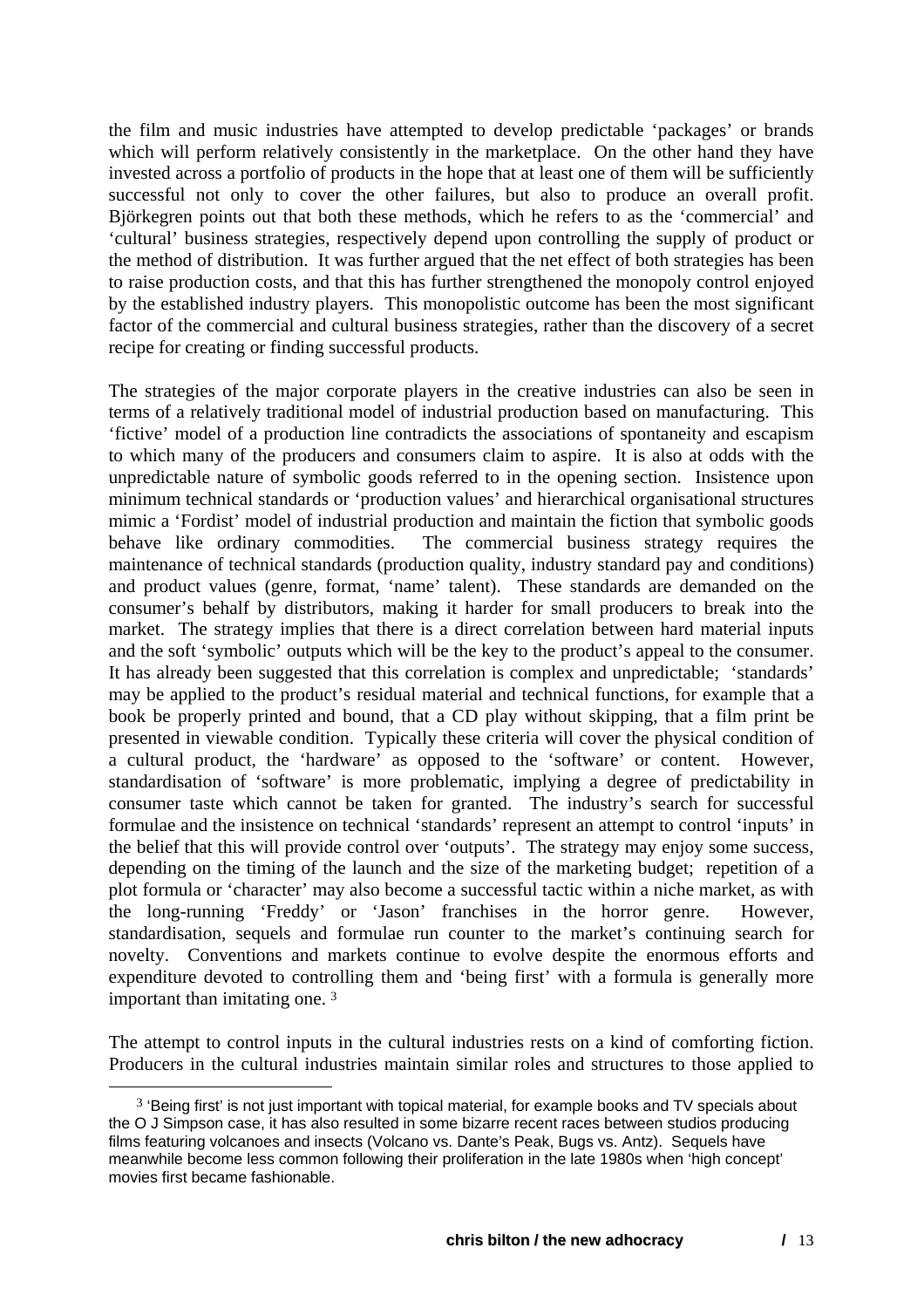conventional service or manufacturing industry. Goods are seen to pass down a value chain, beginning in a process of research and development, through production to distribution, sales and marketing. This 'value chain' approach is in marked contrast to the more collaborative and arbitrary nature of cultural production mapped by sociological research into the 'production of culture'; Becker's model of the 'art world' describes a fluid interchange of ideas between different players, subverting the conventional notion of lonely artists and geniuses (Becker 1982). In Ken Negus' study of the music industry, despite an emphasis on the complexity and informality of relationships within popular music, the mapping of the industry nevertheless follows a fairly conventional demarcation of roles according to traditional chains of command and areas of responsibility; this applies especially to the somewhat more old-fashioned 'rock' tradition which still remains the touchstone for 'authenticity' within the industry (Negus 1992). For all their informality, the cultural industries often appear to be rigidly hierarchical, with junior employees struggling to impress their immediate superiors and the majority of key management roles occupied by middle-aged white men. These hierarchies feature especially in the 'how to' popular management books, as noted by Björkegren (1996). Yet these rigid structures do not necessarily correspond to the reality; they appear to be shaped by the corporation's own search for control, rather than the cultural production process.

Hierarchies also provide a linear framework which is in marked contrast to the web-like structures described by Negus and Becker. Hierarchy in the corporation allows individuals to follow a more or less orderly career ladder (with appropriate increments to job titles and salaries), a progression which is mythologised in the trade papers' reportings of executive comings and goings. Yet individual career paths suggest that real career progression is far more unpredictable and arbitrary. Mavericks turned tycoons such as Richard Branson or Bill Gates testify to the importance of luck in reaching the top of the pyramid; this is not just a matter of false modesty, since experience shows how rapidly the tables can be turned. Eberts and Ilott point to the gap between the magisterial authority conveyed by a film studio's corporate headquarters and the fragile adhocracy of corporate decision-making, which often rests on the last word of one individual. Even smaller firms play the corporate game; all the creative businesses I spoke to recognised the importance of having a corporate 'front', for example by paying for expensive offices in Soho in order to convey the right impression of corporate seriousness, even if they were one or two person operations.

Corporate structures also mimic received social patterns of authority. Ethnic minorities are underrepresented in cultural occupations[4](#page-14-0) , particularly at managerial level. Despite a relatively high proportion of younger women working in the creative industries, female employment falls off rapidly among the over-30s and women are again less likely to progress to senior positions; one possible explanation for this may be a 'macho' working environment which demands long hours and is unsympathetic to women with childcare responsibilities<sup>5</sup>. Interestingly, one of the growth areas in the creative industries between the 1981 and 1991 census data has been in the area of female self-employment (O'Brien and Feist 1995, 105). One possible interpretation of this statistic is that some women may be 'going it alone' in order to discover the autonomy and flexibility they are perhaps being denied by their

<span id="page-14-0"></span><sup>4</sup> According to the 1991 census figures, 3.4% of individuals with cultural occupations are defined as coming from five ethnic minority groups, as against 5% of the total British economically active population. The imbalance applies especially to Indian, Pakistani and Bangladeshi populations.

<span id="page-14-1"></span> $5$  From research on women in film conducted by Janet Willis for BFI (forthcoming) - presentation at Culture Works conference, Coventry University 1997.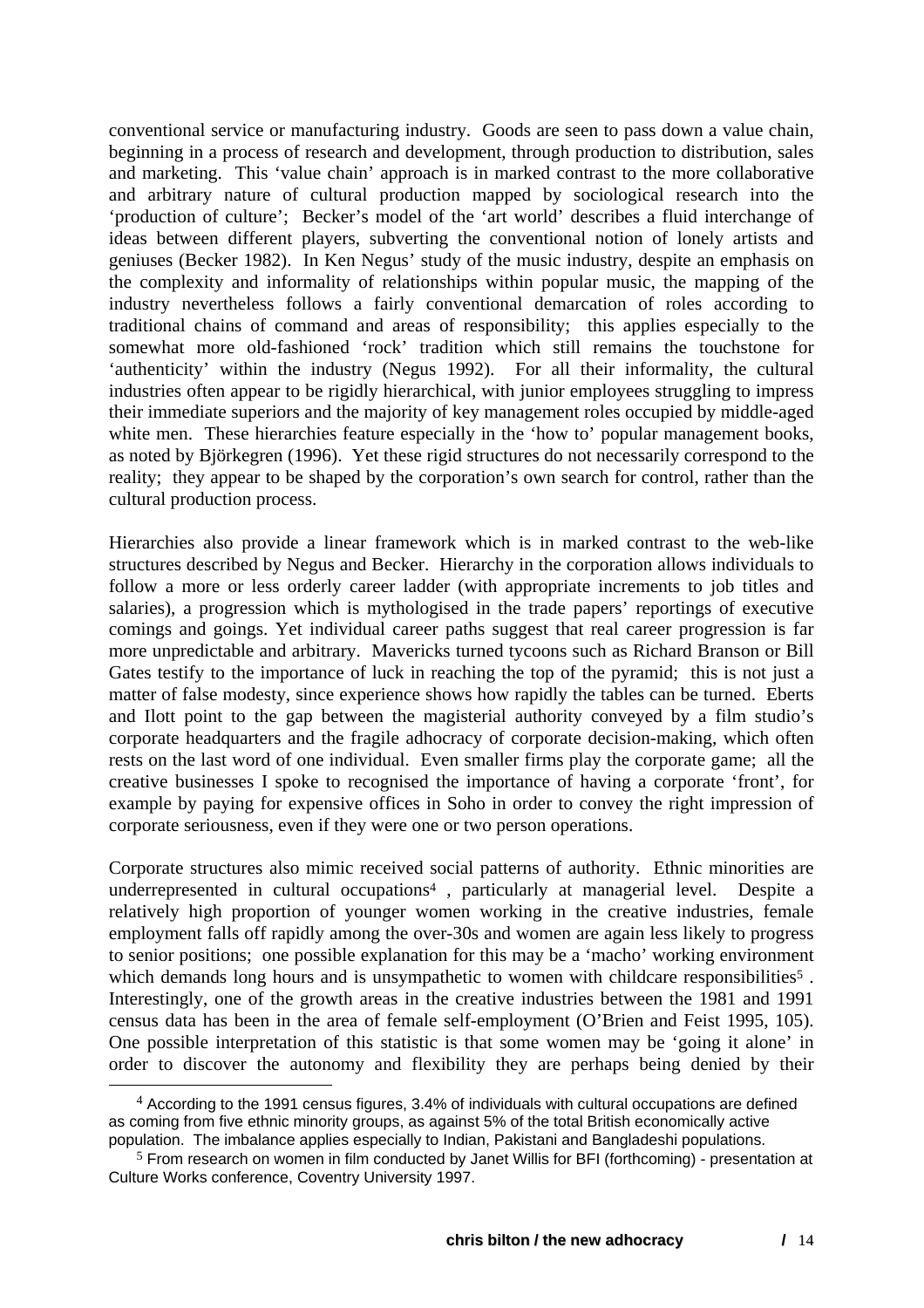employers; this interpretation is supported by anecdotal evidence from women interviewed as part of this research project.

Björkegren's 'cultural business strategy', the maintenance of a product portfolio in the hope that one prospect will eventually succeed, allows creative industries to maintain a 'fictive' hierarchy which ignores the spontaneous and unpredictable processes whereby symbolic goods are made. Instead of engaging with the creative process, managers maintain a professional distance reinforced by job titles and organisational culture. A similar hierarchy is reinforced between successful and unsuccessful talent, with the successful artists maintaining conspicuously and self-destructively lavish lifestyles, with the support and encouragement of the industry. Conspicuous consumption by rock stars and film stars is itself part of the branding process, designed to impress not only the consumer, but also the struggling 'wannabes' further down the industry food chain who will continue to work for next to nothing in the hope that they too will eventually 'make it'.

Reviewing the structures and working methods of the film and music industries, there seems to be a mismatch between an unpredictable, arbitrary exchange value which is subject only to the 'hidden hand' of the market, and an emphasis on fixed quantifiable inputs and outputs and linear structures modelled on more conventional businesses. The somewhat hierarchical structure of the creative 'industries' imposes a reassuring yet fictitious sense of order on a chaotic market. By adopting the roles, titles and hierarchies of a conventional business, senior management assign a structure of values and rewards where the market provides only chance and uncertainty. In turn, the 'gatekeepers' of the industry impose a level of control upon the sector as a whole; the methods of assigning values and rewards and of structuring the industry help to insulate the dominant players against market failure and reinforce monopoly controls.

Yet there are some indications that this insistence on measurable inputs, rigid structures and minimum standards may be about to change. A handful of smaller producers have successfully broken the rules of the corporate game and been spectacularly rewarded for doing so. In the past these smaller producers, the so-called 'independent' sector, have actually been heavily dependent on the larger corporate players who have controlled entry points into the market through sales and distribution, allowing them to buy up 'rights' on the products of the independents. With the introduction of new technologies, especially digitalisation and the growth of the Internet, the process of distributing cultural products has become cheaper, easier and less centralised. Much of the current panic over intellectual property and copyright on the Net, while it is usually justified in terms of concern for the 'rights' of artists and the maintenance of appropriate 'standards', may well be driven by a corporate fear of losing control over the traditional market 'gateways'. The sales and distribution 'rights' they have so assiduously acquired may be (literally) on the line.

The rhetoric of 'post-fordism' has been criticised because it implies a total global shift in the world economy from manufacturing to service industries and from hierarchical, formally structured organisations to a regime of 'flexible accumulation'. Certainly the changes associated with post-fordism may have been more piecemeal and less sweeping than has sometimes been implied. However, it seems that within the creative industries there has been a shift towards smaller business units, self-employment, a flexible and semi-autonomous workforce, niche marketing, out-sourcing and a restructuring of monolithic industries around the unpredictable and diverse nature of consumer demand. This has been manifest firstly in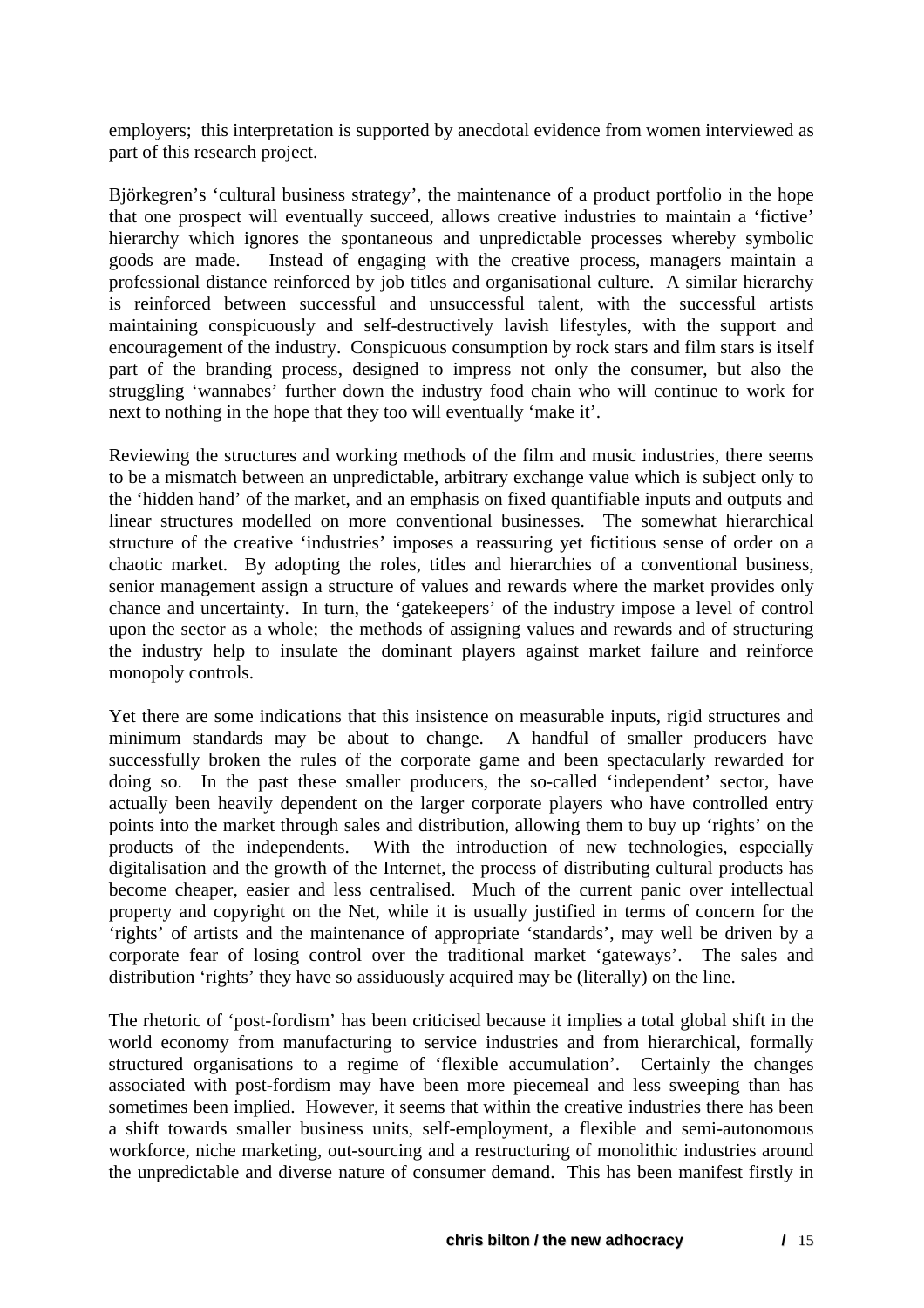the shift towards self-employment and small businesses within the independent sector, and secondly, from the opposite end of the scale, in the attempt by large corporations seeking to reconfigure themselves as aggregates of small business units.

Research based on the 1991 UK census indicates a growing tend towards self-employment and creative 'micro-businesses' in the British cultural economy (O'Brien and Feist 1995). Self-employment in cultural occupations stood at 34% in 1991, in comparison with 12% for the total economically active population. Approximately half of those working in the film industry were self-employed in 1991 (54% of men and 44% of women). Current figures are probably higher, based on the prevailing trends. Between 1981 and 1991 self-employment among those with cultural occupations increased by 81% (as compared with a 53% increase among the total population). There was an increase of 72% in self-employment in the cultural industries during the same period[.6](#page-16-0) 

At the same time, many larger organisations have attempted to reinvent themselves as aggregates of smaller business units. The burgeoning of the so-called 'independent' sector in film, television production and the music industry in the 1980s has been accompanied and to some extent superseded by a growth in 'pseudo-independents' - wholly or partly owned subsidiaries of a major corporate player masquerading as genuinely independent small organisations.

Larger corporations have been forced to partially decentralise some of their operations in order to comply with anti-trust or anti-monopoly legislation. Instead of retaining monopoly control of production and distribution within the organisation, control is maintained through an 'arm's length' system of deals and alliances. The network of part-ownership and strategic alliances which make up today's multi-media global corporations has become increasingly complex; whilst these relationships do not constitute a single organisation, they remain an effective means of retaining strategic control at a central corporate hub.

The rise of pseudo-independents has also been market-driven, in an attempt to capitalise on the 'romance' associated with small-scale independent operators or to appeal to niche markets. Major book publishers run separate imprints which aim to project a specific 'niche' brand to the consumer, as with the 'quality' paperback series such as Penguin Classics or Vintage. Pseudo-independent record labels allow the parent company to establish a separate brand, semi-detached from the corporate identity, which will either appeal to purchasers of 'indy' music or will provide access to a specialist market for whom the associations of a 'major' label would be unwelcome (e.g. 'underground' acts, dance music, 'rebel' music). By distancing the product from the parent company, the pseudo-independent allows the product to take on connotations of novelty, authenticity or integrity. As Björkegren notes (Björkegren 1996, 23 - 25), such connotations are especially important in the modern music industry, which is rooted in a tradition of commodified rebellion, beginning with the packaging of

<span id="page-16-0"></span> $6$  The researchers distinguish between individuals with cultural occupations and individuals working in the cultural industries. Many of those classified as working in 'the cultural industries' may not be pursuing 'cultural occupations' - this is especially true of the music industry and publishing. Similarly 40% of those identified as having 'cultural occupations' do not work in the officially designated cultural industries. However, for the purposes of my argument here the important factor is the growth in self-employment which applies across both sets of figures for cultural occupations and cultural industries.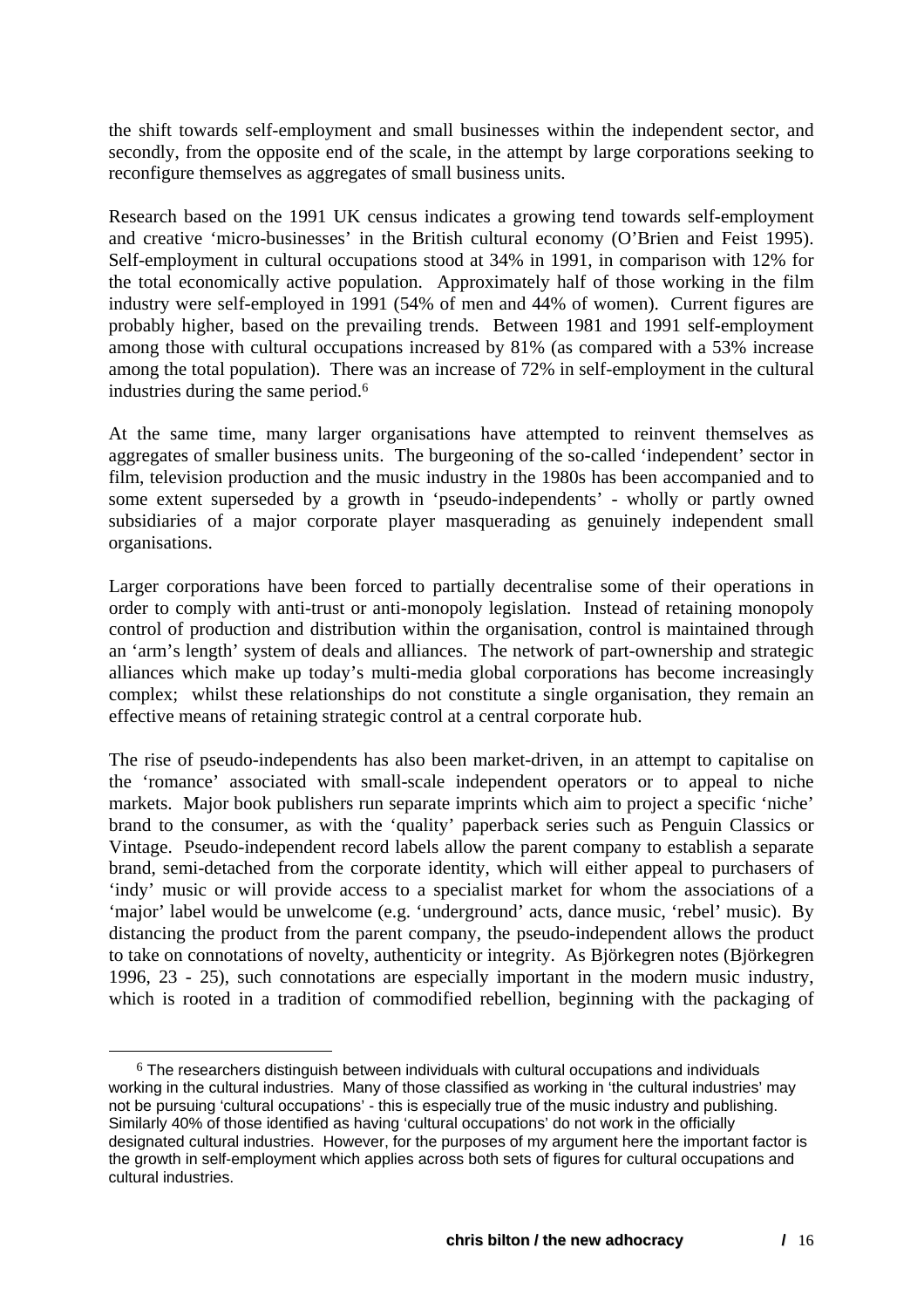<span id="page-17-0"></span>'difference' and Bohemian individualism as a consumer product in the 1960s. Pseudoindependent labels also serve to deflect attention from corporate dominance.

From a managerial perspective, pseudo-independents represent another stage in the corporate bureaucracy's attempt to reinvent itself as an informal 'network' of decentralised, semiautonomous businesses, recognising that these small business units are both more effective in dealing with the unpredictable markets and products of the creative industries and more adaptable to creative individualism. Of course this reinvention is often only skin-deep; the strategic 'core' of the business remains highly centralised, and by shedding some of the peripheral functions of product development and marketing this strategic core can focus even more clearly on long-term strategic objectives. Following the advice of management gurus like Charles Handy and Tom Peters, organisations have sought to maintain a 'loose-tight structure', based around a small strategic core with non-strategic functions and processes radiating outwards into smaller semi-autonomous business units and satellite organisations. However, in order to retain strategic control in the centre, the autonomy afforded to these decentralised sub-groups is strictly limited. They remain strictly controlled through a variety of financial controls and other monitoring checks on their performance. New technology has allowed this intra-organisational surveillance to operate in increasingly unseen yet effective ways; an illusory 'autonomy' is underpinned by a centralised command structure which is kept constantly informed through a flow of unseen digital data.

If large organisations have gone some way towards squaring the circle of 'loose-tight' structures through decentralisation and 'pseudo-independence', smaller creative organisations appear to have found it difficult to move in the opposite direction towards a similar balance. The next section examines the strategies deployed by smaller creative firms to handle the unpredictable qualities of 'symbolic goods'.

#### *5. Creative disorganisation: creative micro-businesses and the new adhocracy*

Major companies in the creative industries are able to thrive partly because they draw upon a pool of minor organisations and individuals who supply them with product. As the major companies become increasingly concerned with distribution, their reliance on an informal or 'independent' producing sector becomes more pronounced. The importance of this informal sector cannot be underestimated. When the British government recently attempted to impose new restrictions on unemployment benefit as part of its New Deal for the young unemployed, leading figures in the music industry warned that the music industry depended upon a pool of unemployed musicians plying their trade for little or no money while still claiming the dole. Similarly, any attempt to 'map' the creative industries whether nationally or locally must take into account the extent to which the industry's success stories remain embedded in an informal network of part-time, semi-unemployed and perennially unsuccessful individuals.

In this context, micro-businesses can be seen as the fermenting agents which keep the processes of creativity active at the industry grassroots while providing points of contact between the corporate sector and the informal cultural economy. Of the individuals I spoke to, most positioned themselves and their 'organisation' (if they recognised themselves in this description) as standing deliberately outside the mainstream corporate sector, yet most recognised the need to make deals with larger players in order to survive. They also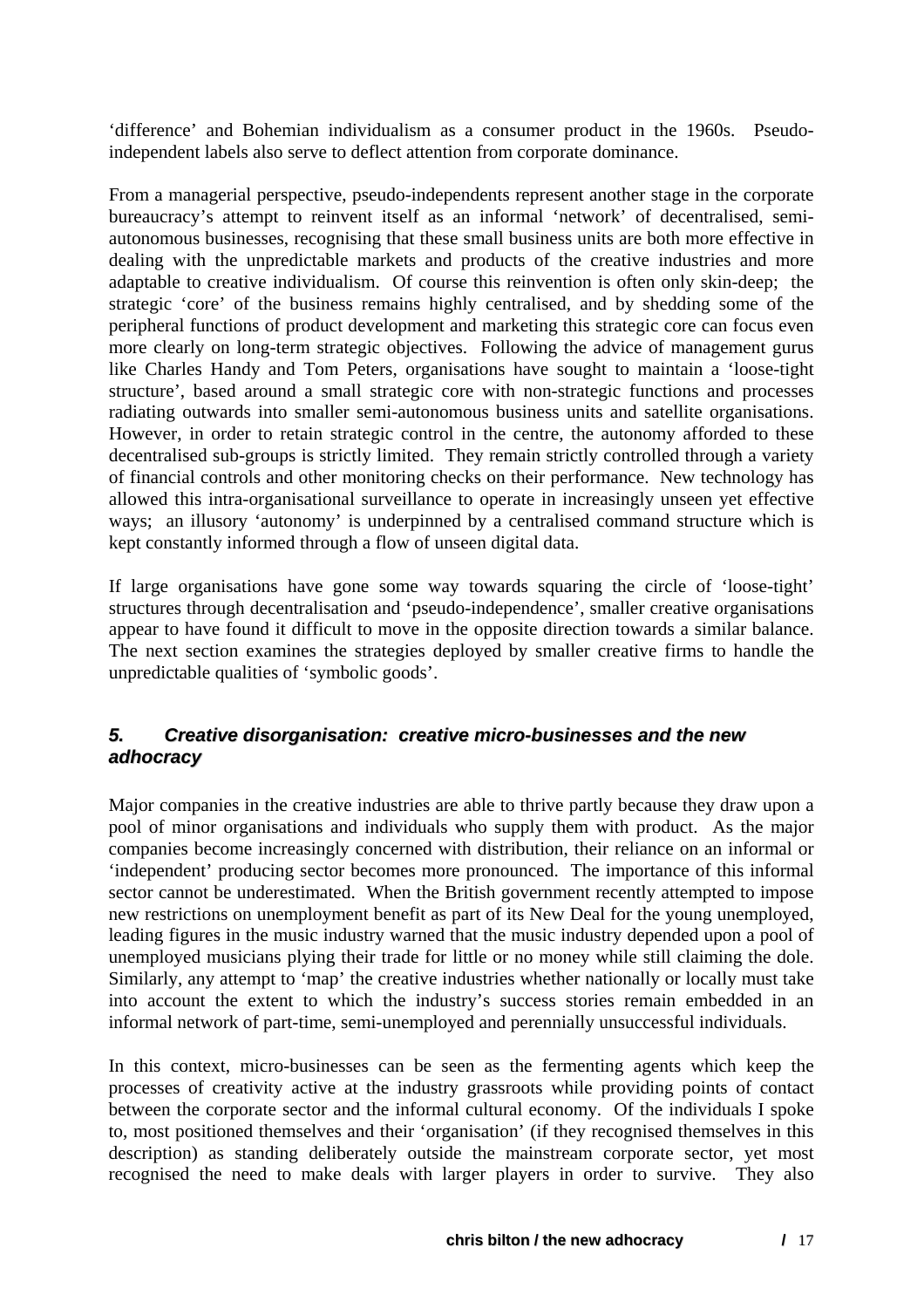identified the importance of being part of a network of collaborators and allies, many of whom were only loosely connected to them and who would drift in and out of contract with them according to the needs of particular projects. For producers especially, it is obviously necessary to retain contacts both with key players in the industry, and with the informal creative community of freelancers and part-timers. Yet from the outside it is easy to underestimate the importance of this chain of dependency, and to focus only on individual organisations.

When governments have attempted to intervene in the creative industries they tend to see the sector in institutional terms as a set of more or less successful creative organisations with employees, assets and a regular financial turnover, as if these vital statistics could be separated out from the mess of irregularly employed creative individuals who stand behind them. This bureaucratic myopia ignores the various academic attempts to define the creative sector in relation to a broader civic context (cf. Bianchini 1993, Putnam 1993, Whyatt 1997), or the attempts, often at a local level, to develop a more rounded approach to cultural development. For example, the British New Deal programme and the European Social Fund's support for training programmes emphasise the short term 'outputs' of employment figures as an indicator of success or failure. It has been left to a handful of locally based training agencies (e.g. Brighton Media Centre, imag@nation, Trafalgar Square 2000) to look for longer term models of training which prepare the individual to survive as a creative individual in the freelance cultural economy.

Many individuals working in creative micro-businesses do not see themselves as belonging to 'organisations' in any formal sense. This does not mean that they are disorganised. Rather, they see their organisation or company as a pragmatic alliance of individuals with multiple skills playing multiple roles, which is connected in turn with a broader network of allies and collaborators. The 'organisation' is dependent on a particular set of projects and a particular convergence of individual talents. With the departure of one individual or the completion of a particular project, many such organisations may cease to exist, only to reinvent themselves with a new configuration of members around a new project six months later. In this sense, the 'organisations' are not sustainable, but the individuals who make them up continue to survive. Among the small film production companies I spoke to, it was rare to have more than one full-time employee who was wholly dependent on 'the organisation'. Other members were either working part-time with other collaborators, or contracted to other 'organisations' for different areas of work. Yet these same film production companies were also turning over multi-million pound film and television productions. The same applied to musicians, who would switch between projects, from performing as session musicians, composing film music, song-writing or running their own record label.

A key factor for success among those I spoke to who are working in the creative industries is the ability to sustain multiple memberships of different networks and organisations. This multiplicity is often at odds with the more hierarchical and linear structures used in the more mainstream organisations. One musician complained that his agent was unable to accept that he might be capable of working as a session musician when he was not working as a film composer. He also agreed with several of the interviewees on the importance of networks and contacts. Yet in relation to the larger organisations, self-employed individuals and microbusinesses are valued for their specialist skills and knowledge. They are multiple specialists, not all-rounders. At the individual level, the portfolio career fulfils the same function as the portfolio approach to project development; by specialising in different areas, the individual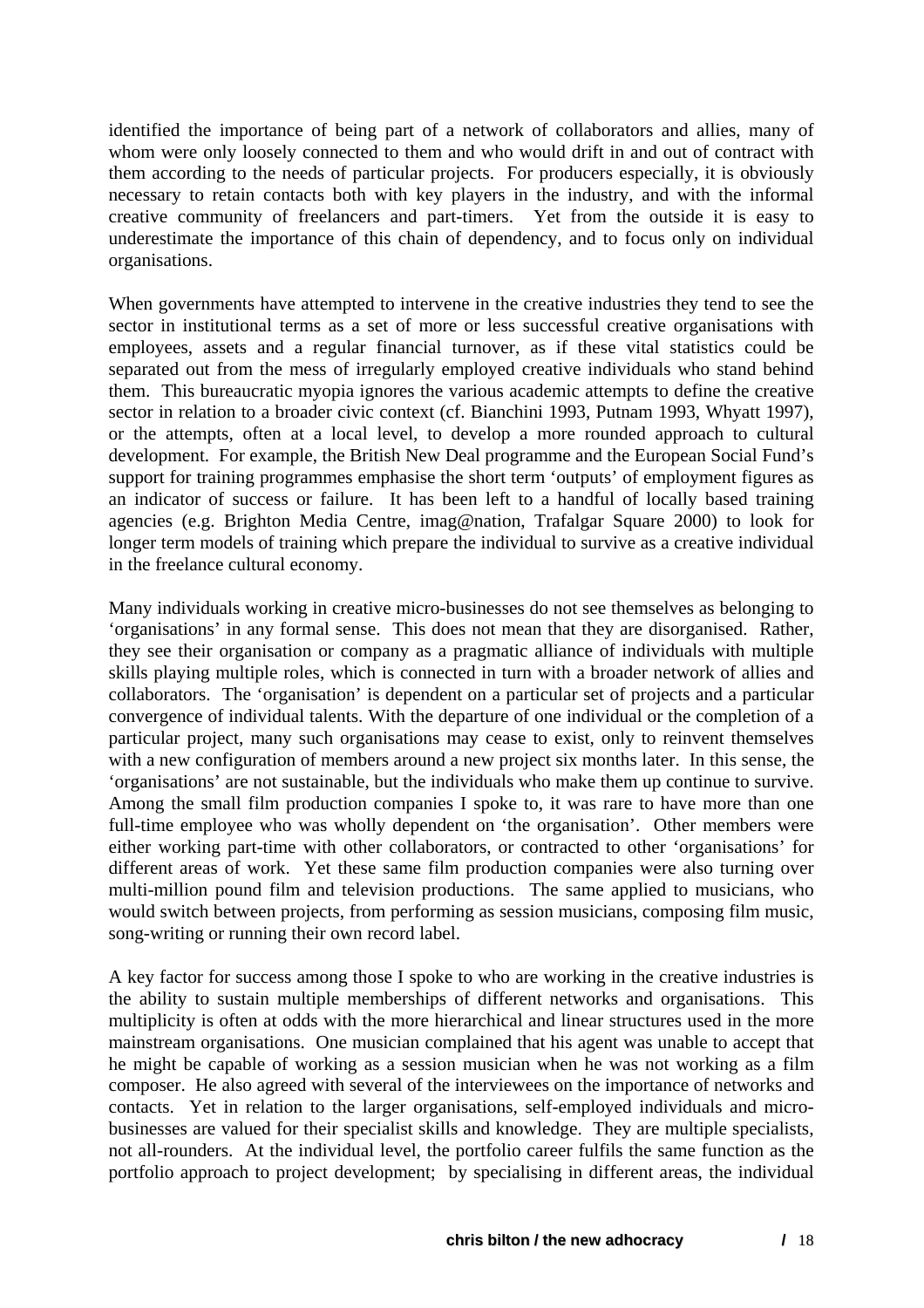can even out the peaks and troughs of relative success and failure and avoid being overreliant on any one particular project or area of work.

At one level, the informal structure of smaller organisations is perfectly adapted to the individualistic nature of creative work. Yet as organisations become more established and successful, the original loose structure becomes harder to sustain. Often the burden for ensuring continuity of the organisation falls on one individual while other members maintain a looser relationship with the organisation, while pursuing their separate careers outside the company. Meanwhile the individual core member is placed on a permanent salary or retainer and made responsible for day to day administration.

One of the key problems facing smaller creative businesses is the absence of any forum for strategic decision-making or long-term planning. In theory, everybody has a stake in the company, but in practice most of the members are juggling membership of the company with other external professional commitments. Roos and von Krogh (1996) make a useful distinction in the management of creative organisations between 'operational' and 'strategic' conversations. Organisations tend to defer the more difficult strategic decisions by engaging in operational discussions which focus on short-term problems and solutions. Moreover, they often lack a common language within which 'strategic' conversations can be understood. Many of the smaller creative businesses I spoke to faced a similar set of problems. Many creative partnerships are in fact temporary alliances structured around 'operational' priorities rather than 'strategic' priorities; when the core group meets, they are most likely to spend time discussing short term problems such as finance for the next project, design for a letterhead, paying the bills, rather than long term strategic goals. Strategic thinking, if it occurs at all, does so at an individual level, with different individuals having different priorities and ambitions which only partially intersect with the priorities and ambitions of 'the organisation'. The core of the small creative organisation is usually the drive and commitment of one individual; in fact, for all practical purposes, we might question whether 'the organisation' really exists.

Consequently small creative firms are prone either to internal fall-out or to external takeover because they have not thought through a shared set of long-term aims. Where they do succeed in thriving and surviving, their success is often due to a particular individual's vision or the success of a particular project; it may be difficult to carry this vision forward as the company expands, taking on new staff members and new projects. This was one of the problems faced by Goldcrest Films following its original success under Jake Eberts. David Puttnam complained that Eberts had proved unable to 'raise his game' to the role of chief executive of a company as the company expanded, while Eberts resented the company's growing overheads and the loss of independence. Once Eberts left, the internal tensions within the company which Eberts' charismatic leadership had pushed into the background came to the surface.

It has already been argued that some of the corporate strategies employed by the larger firms represent a 'fictive' rational structure superimposed upon a chaotic environment. Perhaps the absence of strategy among small creative firms can itself be seen as a deliberate strategy; flexibility and opportunism are the key to survival, and fixed strategies can get in the way of this pragmatic approach. Strategy and identity are contingent and flexible rather than fixed. Corporate identity for the small organisation can amount to an unwanted stereotype. Creative businesses are continually reinventing themselves in order to pursue new markets, new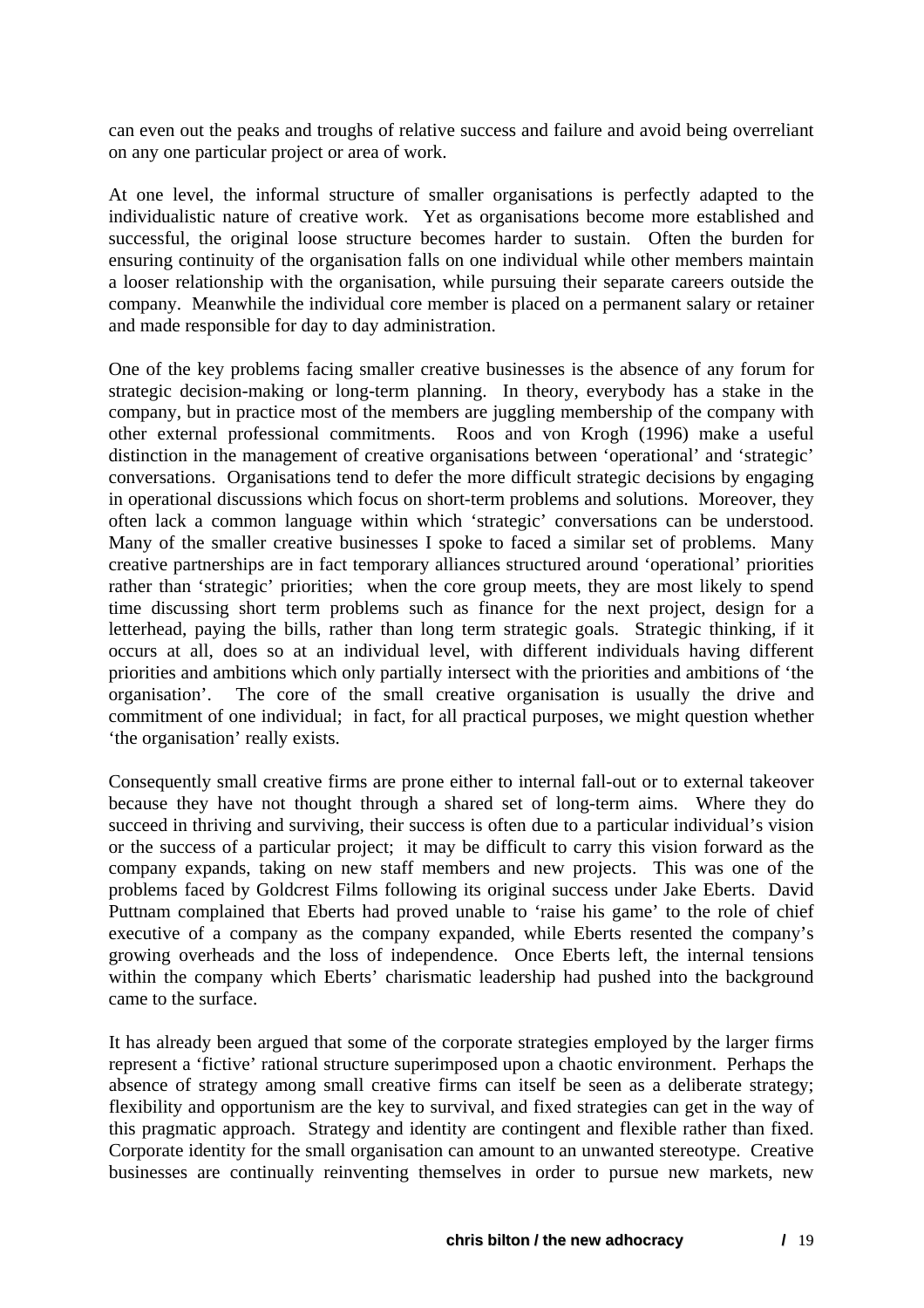products or new alliances; corporate identity is structured around a specific project, rather than working the other way around. This chameleon identity facilitates an opportunistic, flexible approach to business relationships. It is also appropriate to an industry where innovation is at a premium; given the market's obsession with novelty, sudden switches in direction may be seen as representing a consistent strategy of 'anti-branding'.

Strategically, the opportunism and flexibility of creative micro-businesses follows the 'adhocracy' model advocated by Mintzberg (1985a, 1985b). Rejecting the corporate rationalism of 'strategic management', Mintzberg describes strategy as 'emergent' from the environment in which the business operates. This more responsive, less directive approach to business planning is in stark contrast to the corporate sector's 'forcing' tactics in the creative industries referred to previously. A more flexible approach appears better attuned to the unpredictable nature of 'symbolic goods', allowing the business to respond to the vicissitudes of customer taste rather than pursuing a 'fictive' model of stable and predictable consumer demand. Academic research into audience behaviour, exemplified by Ang's study of television audiences, suggests that a more customer-oriented business will need to abandon predictive models of audience behaviour based on clusters of shared interest and appeal instead to an increasingly individualised market, characterised by contradictory, unpredictable and esoteric interests and needs. Such a market would of course favour the creative microbusiness, with its informal, project-oriented method of working and its absence of any strategic core, over the more cumbersome corporate juggernauts which currently dominate the creative and media industries.

Yet the absence of strategic thinking among smaller organisations is surely no cause for celebration. Among the creative micro-businesses I interviewed, strategic planning was the exception rather than the rule, even though individuals were often highly ambitious, motivated and far-sighted. Long-term thinking tends to take place at the individual level rather than collectively, and long-term plans centre on creative goals rather than organisational objectives. Undoubtedly one reason for this strategic vacuum is the often rather loose relationship between the individual and the organisation; again this is not to imply a lack of commitment or loyalty, simply to argue that these ties are based on extended social and professional networks not on membership of a single 'firm'. The absence of a strategic core leaves the creative micro-business vulnerable. 'Adhocracy' may be a necessary counterbalance to bureaucratic rationalism, but without some long-term thinking behind it the organisation is likely to degenerate into incoherent opportunism.

The failure to think strategically may be partly a matter of training. Larger corporations may include managers who have undergone formal training and learned their trade elsewhere in the corporate sector, whereas many of those working in the independent sector have never had any formal business training. For example, research among individuals working as selfemployed craftspersons indicates that more than half of them claim to be 'mostly self-taught' (Knott 1994, 66); formal training is in any case not guaranteed to include any introduction to business skills and this separation of art and commerce has been regularly criticised by those working in the industry. Only 5% of those categorised as having 'cultural occupations' in the 1991 had a higher qualification in social, administrative and business studies (O'Brien and Feist 1995, 85). There is any case a dearth of opportunities for management training adapted to the creative industries. Students must choose between a 'pure' business qualification (an MBA or equivalent) or a pure arts degree. The proliferation of 'arts management' courses for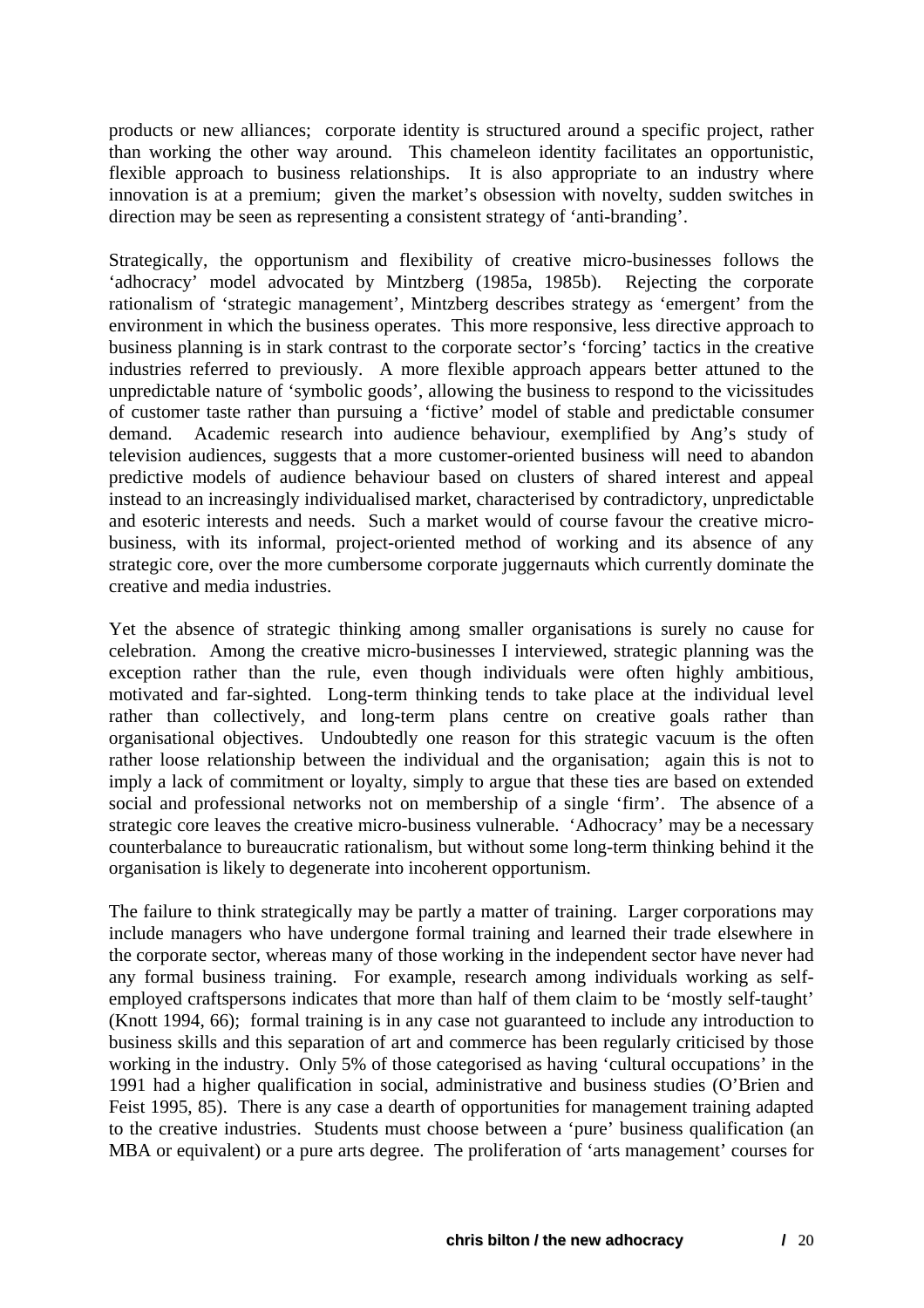<span id="page-21-0"></span>those seeking careers in the subsidised arts sector has not been accompanied by equivalent courses for those working in the creative industries.

Pragmatism is also partly born out of necessity. Small organisations can occasionally thrive on the periphery of the larger players; as Björkegren suggests, "small organisations can thrive in an oligopolistic market by adopting a specialised niche strategy" (Björkegren 1996, 98). At the same time they are not in control of that market, and are (despite their vaunted 'independence') increasingly dependent on larger partner organisations, especially in areas like distribution; in this respect their position is not so different from the 'pseudoindependents'.

While flexibility and opportunism may win some local victories, they do not amount to a sustainable strategy. Past experience of independent film companies like Goldcrest or Palace, or of the numerous UK independent record labels of the 1980s suggests that creative microbusinesses can enjoy some success on the periphery of the corporate players, but will always find it difficult to make the step up to compete in the major leagues; in the UK, the creative industries appear to throw up many talented entrepreneurs, but, as David Puttnam bluntly pointed out, not many become chief executives. Of the creative micro-businesses I spoke to, most were less than five years old and few can put forward a long-term vision with any clarity or confidence.

However successful creative micro-businesses may be in the sphere of cultural production, they tend to be dependent on the larger corporate sector for capital investment and for distribution. This relationship has been mutually beneficial, with small businesses effectively taking on the research and development function for the corporate sector, and selling on a percentage of the risk and the profit. There are some indications that this relationship is changing. As the larger corporations learn to reinvent themselves as aggregates of 'pseudoindependents' and semi-autonomous units, the genuine independent sector may find itself outflanked. In this context the absence of strategic thinking among creative micro-businesses may prove to be an Achilles Heel.

## *6. An unequal partnership: changes in the relationship between microbusinesses and corporations*

Creative micro-businesses remain dependent upon larger companies for capital investment and distribution. Many of the businesses I spoke to had regular 'first look' deals with larger companies, meaning that these larger companies would have first pick in choosing whether or not to invest in a project in return for a share of distribution rights. In return the larger company would sometimes pay the smaller company a retainer; in some cases they would also require feedback on project development and input into decision-making. While some small businesses complained that such deals were restrictive, bureaucratic interference and the loss of a share in future profits seemed a fair price to pay if it allowed them to pursue their own creative projects. This mutually beneficial relationship between major and minor companies has been described by several commentators, including Negus (1992), Frith (1988) and Björkegren (1996). However, the partnership is decisively loaded in favour of the major stakeholder. It also places strategic control in the hands of the larger company, since they will ultimately decide which developments will go into production and which productions go into distribution. Finally, as the major players begin to take on some of the attributes of smaller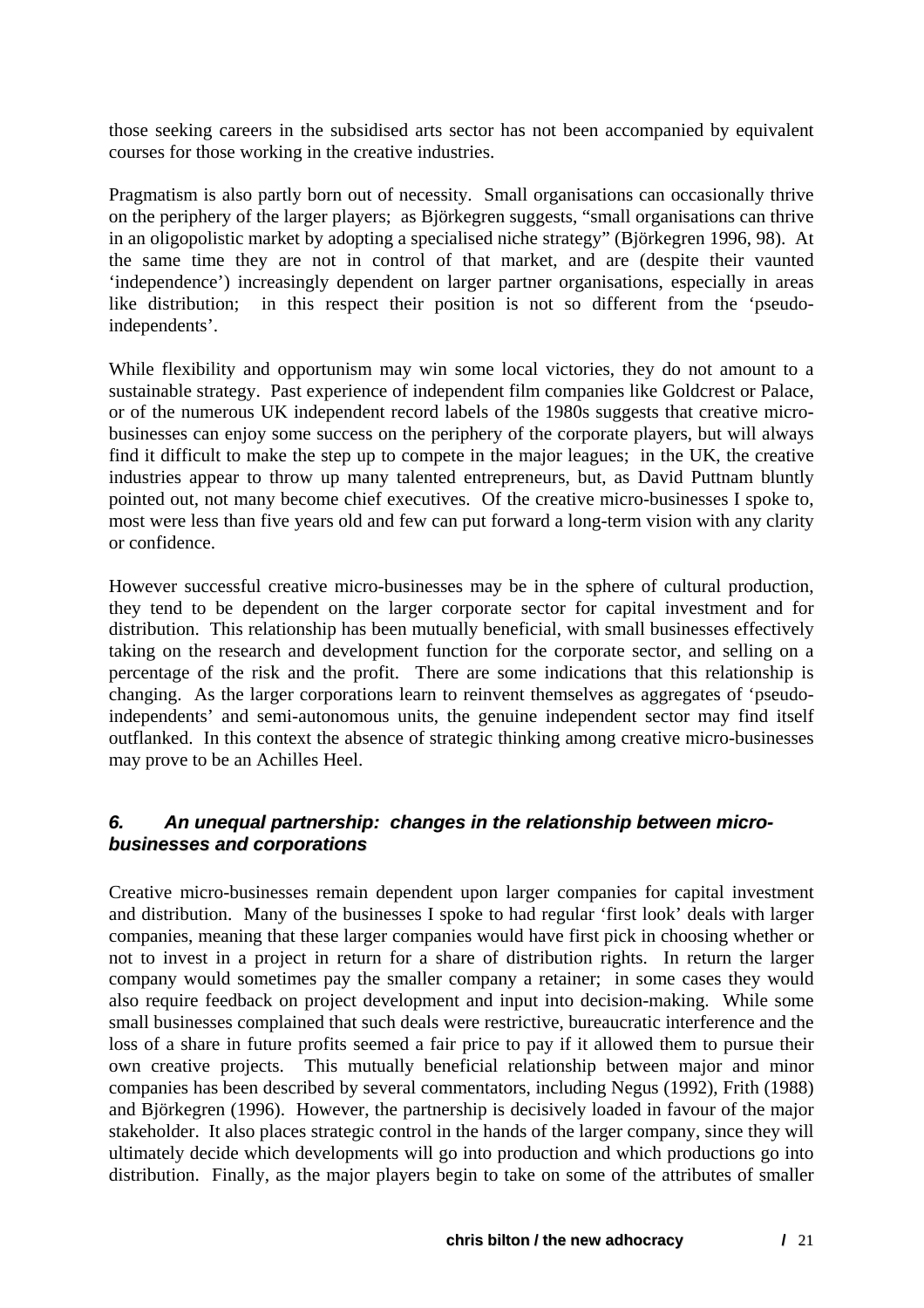companies, the danger is that creative micro-businesses will find themselves left on the sidelines.

The major companies in the media and entertainment industries have in the past maintained their dominance through strategies of vertical and horizontal integration. Vertical integration refers to the integration of different stages in the production and distribution process of a particular industry, for example film production, distribution and exhibition, allowing companies to manipulate the market in favour of their own products. Horizontal integration refers to the practice of diversifying the company's core business across different sub-sectors. Sometimes this can be seen simply as a variant on the vertical integration strategy; instead of directly controlling supply and demand through vertical integration, the successful corporation buys a stake in smaller competitors allowing it a degree of indirect control without taking on all the risks of operating the subsidiary businesses. Here 'horizontal integration' allows a degree of 'vertical' control. At the same time horizontal integration also represents an attempt to manipulate the market by buying out or surrounding successful competitors, as is being alleged in the current legal action over Microsoft's attempts to gain a competitive advantage over Netscape. Alternatively horizontal integration can mean diversifying into different sectors, allowing a degree of cross-subsidy from one sector to another. The European media groups, such as Hachette, Bertelsmann, Axel-Springer, Pearson, maintain a range of interests across sectors including book and magazine publishing, cable television, film production, distribution and exhibition, telecommunications, satellite and terrestrial broadcasting. The critical factor in the integrated company is the existence of synergies between different areas of business, so that the whole is greater than the sum of its parts.

Beyond a certain point, strategies of vertical and horizontal integration will be challenged by competitors and ultimately by national governments. Restrictions are placed on crossownership within and between specific markets, and on 'anti-competitive' trade practices. Companies have responded by adapting the integration strategy to a system of strategic alliances. In Hollywood the major studios maintained a stranglehold over supply and demand through their ownership of the cinema chains, until 1948 anti-trust legislation forced them to surrender their interests in distribution and exhibition. The majors responded by 'diversifying' into television production; while this was arguably a form of horizontal integration, it also effectively amounted to a vertical integration strategy, since it allowed the studio to maintain a presence across different links in the production-distribution chain. Yet the studios no longer needed to own the broadcasters; instead there was a clear synergy between the broadcaster's need for cheap product and the studio's need to find a replacement for the production-line B-movies which had sustained their more ambitious productions. Different 'windows' in cinema distribution, video retail and rental, pay-per-view television, cable and broadcast television allowed the studios to maximise revenues from a successful product over a number of years.

At the same time these partnerships do not signal a concession of strategic control. While U.S. anti-trust legislation and European competition law place limits on vertical and horizontal integration and prevent companies from establishing blatant monopoly control over the entire production-distribution chain, most of the Hollywood majors are able to maintain a strategy of vertical control, through a combination of ownership, business partnerships and controlling 'rights' over key products. When mapping the business interests of the five major global entertainment media corporations, the attempt to maintain a stake in businesses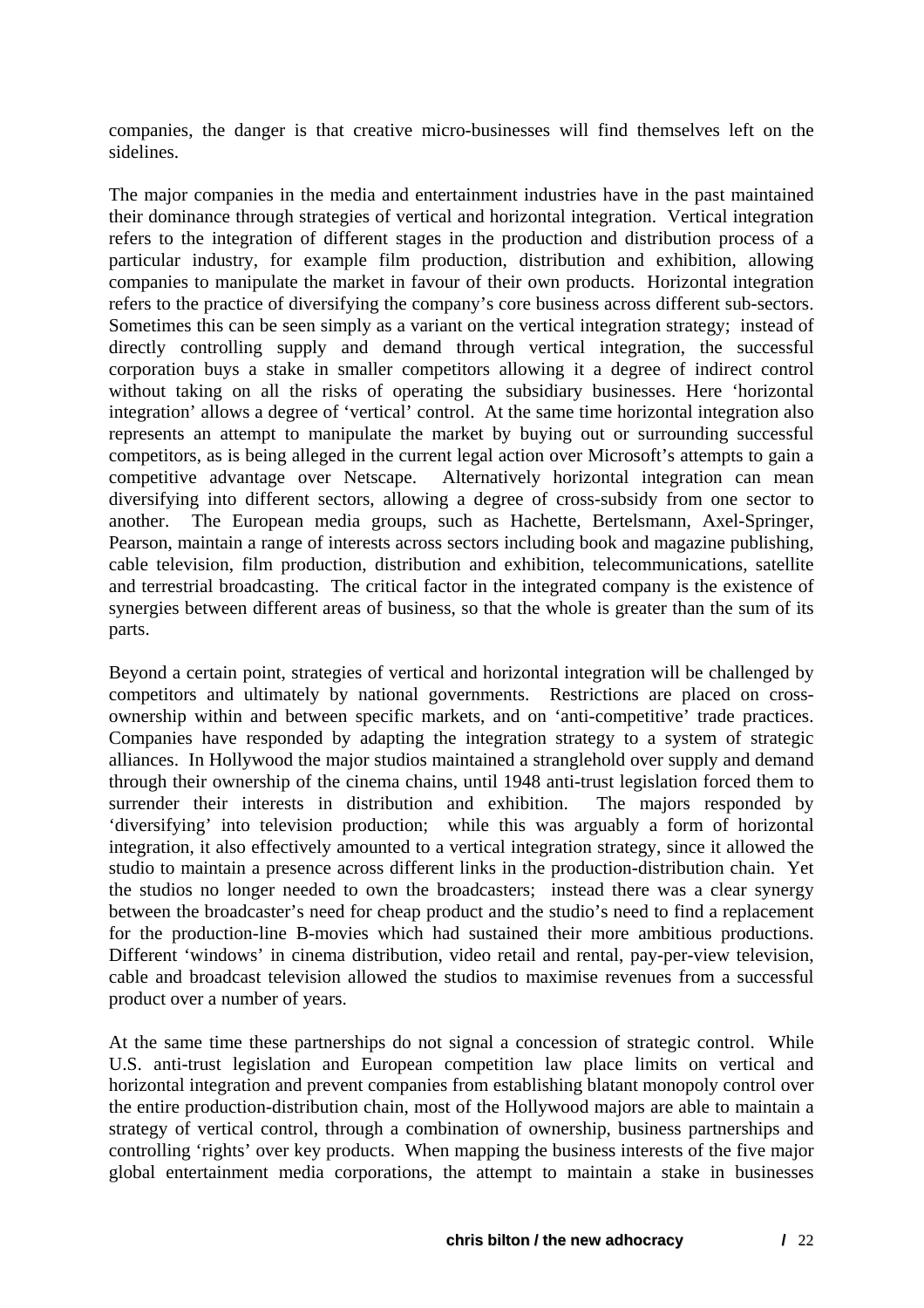operating at different points on the supply chain is clear enough. It could further be argued that these formal connections are in any case only part of the story; by acquiring the 'rights' to the most popular products (even if these products originated with a different producer), the major companies have sufficient leverage to secure favourable deals with distributors and to manipulate supply More routinely, by buying up rights to 'blockbuster' movies, the major studios are able to compel distributors to accept a 'package' which includes a hit movie along with a string of less desirable products; this technique, using a quality 'locomotive' to pull through a train of second-rate products, illustrates the importance of controlling the key points in the supply chain.

Increasingly the major corporations have recognised that the key to strategic control in the creative industries lies in owning the rights to distribute products. Production of symbolic goods is a risky business, for the reasons already noted. By leaving the business of production to smaller partner organisations further down the industry food chain, the major corporations have been able to avoid the pitfalls of unexpected hits and misses. By owning the rights to products they are able to control the market and capitalise on successful products in a range different markets.

The expansion of 'pseudo-independents' suggests a further twist in the corporate strategy. No longer content with occupying the centre ground, larger corporations are starting to take over the niche markets as well, invading what used to be the province of small organisations. Instead of striking up deals with independent producers, they are setting up their own pseudoindependent producers who feed product back to the distribution centre, the strategic core of the organisation. Some evidence for this can be found in Björkegren's research into the music industry. Björkegren describes an 'innovation cycle' whereby small firms innovate and large firms imitate, until the trend is exhausted and the cycle starts again. But since the 1980s, this trend has changed; concentration of ownership and diversification of product have increased simultaneously (Björkegren 1996, 90 - 91). The implication here is that the 'big six' have learned to develop their own new products instead of relying on the independent sector to do it for them. The trend runs counter to the theory that the majors simply capitalise on ideas developed by a pool of innovative independents (Frith 1988); the majors have built their own pool and the independents are in danger of being left high and dry.

According to the new management orthodoxy, as defined by writers like Charles Handy, large companies have begun to recognise the advantages of smaller independent business units over centralised decision-making in responding to rapidly changing markets. Consequently the fully integrated company is giving way to a more loosely assembled confederation of business interests, held together by strategic alliances between partners. These alliances allow synergies between different businesses without creating overt monopolies. They also allow some limited autonomy to specialist managers and areas of business, allowing them to respond to new opportunities and new products without excessive interference from a remote corporate headquarters.

In this context, creative micro-businesses need to be wary of 'post-strategy'. Smaller creative firms have undoubtedly enjoyed certain advantages over a highly centralised bureaucracy, but we might question whether the stereotype of a vertically integrated, highly centralised and hierarchical super-corporation is still relevant. The majors have learned from their independent counterparts and have incorporated a degree of flexibility and decentralisation though 'out-sourcing' and horizontal integration or strategic alliances. At the same time they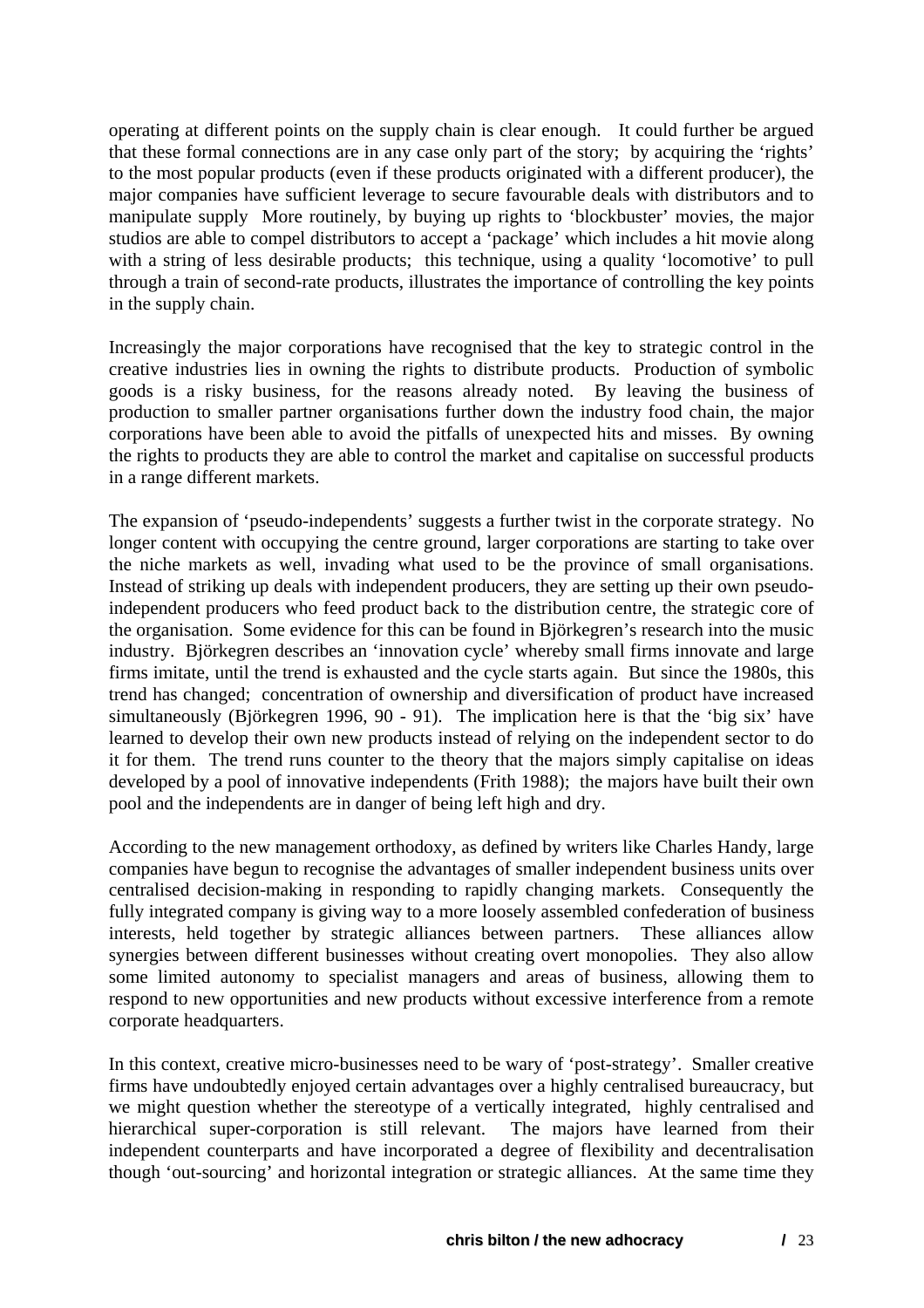<span id="page-24-0"></span>have held onto a strategic core which belies the illusion of 'hands-off' management and autonomous business associates. The outwardly mobile corporation is reinventing itself as a strategic core surrounded by satellite units through which many of its original functions are 'out-sourced'. Small creative firms can no longer assume that their role as niche providers is secure; having made a virtue of flexibility and opportunism, they perhaps now need to develop their own approach to long-term strategic planning in order to avoid being outflanked by the corporate sector.

Centralised control in the creative industries and the dominance of the corporate sector is not a new phenomenon. Given the top heavy, capital-intensive economics of producing 'symbolic goods' for a mass market, the distinction between 'pseudo-independents' and 'authentic' independents was always somewhat romantic. Independents have long been dependent on the majors in financial terms for distribution and finance. However, they have also managed to retain a degree of creative autonomy, an autonomy which benefited not just the small producers themselves and corporate distributors, but also the consumer. Today, with the growing sophistication of the corporate sector, the creative autonomy of 'independent' creative micro-businesses faces a renewed threat. In the long term, the trimming back of this unpredictable, loosely organised creative fringe and the installation of a centrally accountable phalanx of 'pseudo-independents' may be cutting out the industry's creative heart to save its corporate face.

# *7. Conclusion: rethinking the independent sector*

This research set out to examine the management techniques adopted by creative microbusinesses to deal with the unpredictable nature of 'symbolic goods'. In turn this research project is part of an ongoing attempt to identify new strategies for small independent creative businesses. In this final section of the research report, conclusions drawn from the research project will be related to a number of priorities for development.

It has been argued that corporate approaches to risk-management and heavy-handed attempts to second-guess the unpredictable market for symbolic goods are no match for the adhocracy of small creative firms. In fact the large corporations have in the past succeeded in managing risk either by superimposing a 'fictive' and reductive model of symbolic goods as predictable commodities, or by devolving the risky business of new product development and production to smaller 'satellite' organisations.

The first of these strategies, described by Björkegren as 'the commercial business strategy' represents a crude 'forcing' tactic which invests heavily in assembling an expensive set of 'star' components and pushing the product through a coordinated and relentless marketing campaign. Yet the star components are not reliable nor is the formulaic assembly of inputs guaranteed to produce the desired output where it really matters, at the point of consumption or 'decoding' by the consumer. Without the corporate stranglehold over distribution such a strategy would stand little chance of success; as it stands, the results can be described as mixed. In its pure form, the commercial business strategy enjoys some limited success in niche markets where a loyal fan base can be relied upon to consume more of the same; examples might include the relatively small teenage audience who buy singles by British girl and boy bands, or the renters of horror videos. However, mainstream audiences are less predictable. Here the main virtue of 'the commercial business strategy' has been to drive up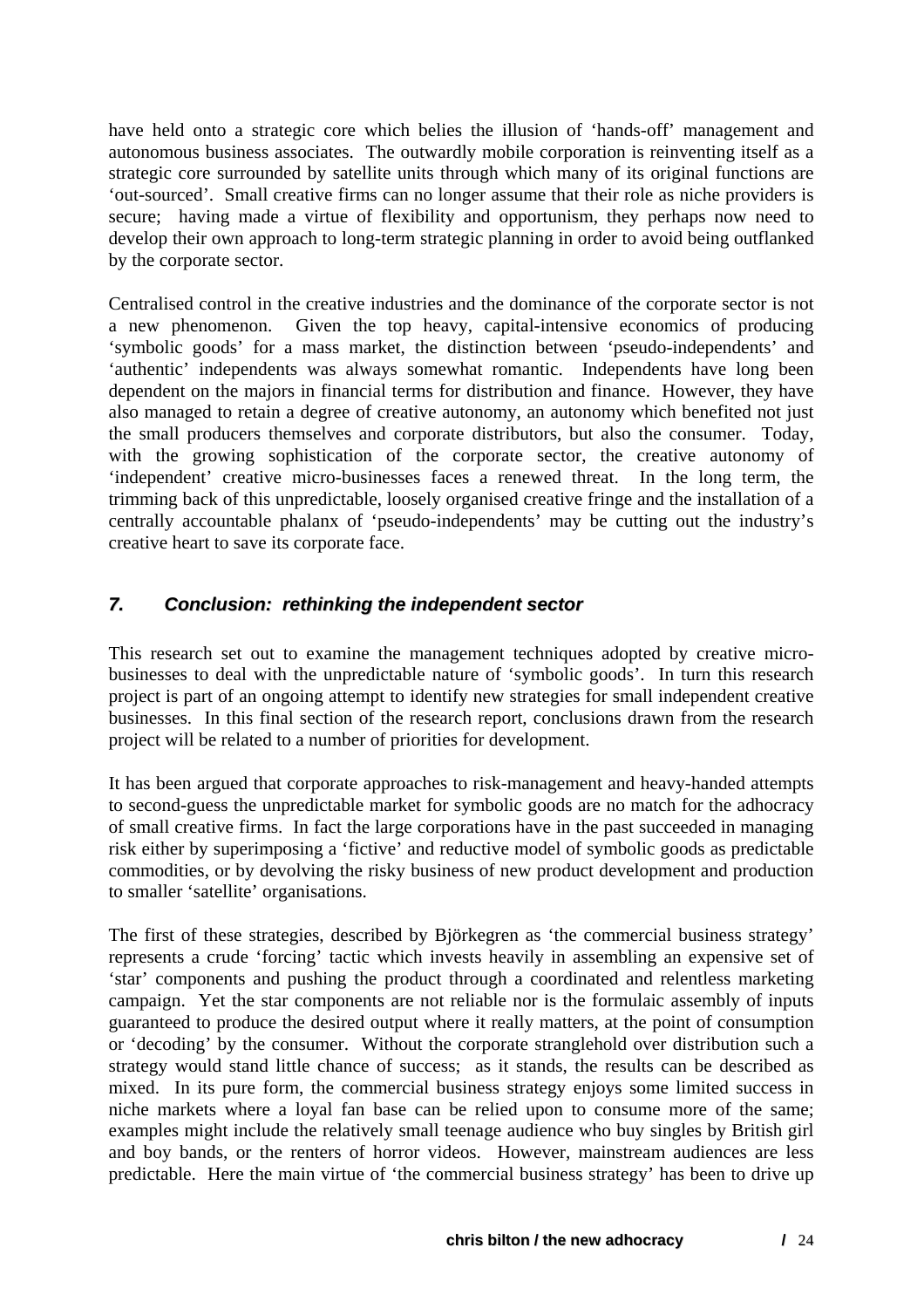production costs, making it more difficult for new producers to break into the market, and to create an artificial, unitary audience in which independent distributors and niche service providers will struggle to make an impact.

The second strategy, 'the cultural business strategy' means maintaining a portfolio of projects in the hope that one project will be sufficiently successful not only to cover the losses incurred by the remainder of unsuccessful or uncompleted projects but to turn a profit. Again the strategy has an inflationary tendency, paying salaries and development costs for unproductive work and raising the stakes for a handful of spectacularly successful products. In effect the real risk of production and product development is passed on to an underclass of struggling independent producers and free agents, sustained in turn by a network of casual workers and perennial optimists who spend much of their time out of work and out of pocket. Meanwhile the corporate players retreat into a distributive role, buying up 'rights' to completed projects and using their superior buying power to make the producer an offer he / she cannot refuse. Again, the strategy depends on a preexisting position of strength, allowing the dominant industry players to absorb the inevitable failures across their portfolio and to invest heavily across a range or projects and developments which may not repay that investment for several years. Smaller companies, such as Britain's Goldcrest Films in the 1980s, despite being a major company in the context of the UK and European film industry, simply lacked the resources to sustain this strategy once the going got tough. There was also a suspicion that Goldcrest, like many smaller companies, was simply too closely involved with its own projects to weed out the hits and misses and spread its bets with the necessary ruthlessness.

In the course of this research a third strategy was identified at the corporate level with the emergence of a proliferation of 'pseudo-independents' and a growing tendency to outsource corporate functions to partner organisations. This strategy has allowed the corporate strategic core to concentrate on the acquisition of distribution rights, and to retain strategic control across a wide range of business interests without attracting unwelcome attentions from state regulators. It has also allowed the 'pseudo-independent' satellite organisations to capitalise on niche markets and to assume a greater degree of flexibility at the operational level.

The problem with this development from the perspective of the independent producer is that they risk finding themselves increasingly marginalised. Previously, however dominant the corporate players may have been within the industry, it was possible for smaller businesses to operate around the fringes of monopolistic markets, either as niche providers or as specialised producers undertaking product research and development on behalf of corporate partners. The emergence of the pseudo-independents indicates a shift in the balance of power. Behind their newly minted company logos, pseudo-independents remain accountable to the corporate boardroom. Operational autonomy is reciprocated by strategic deference to the corporate core. The distinction between 'independents' and 'pseudo-independents' is in turn becoming blurred as independent producers become increasingly reliant on 'first look' deals with distributors and distributors become increasingly 'proactive' in demanding an input into product development. The prospects for genuinely independent producers breaking into mainstream markets have become increasingly unpromising; access to the key markets, for example the U.S. cinema audience, requires major concessions to corporate received wisdom and major concessions in creative and strategic control.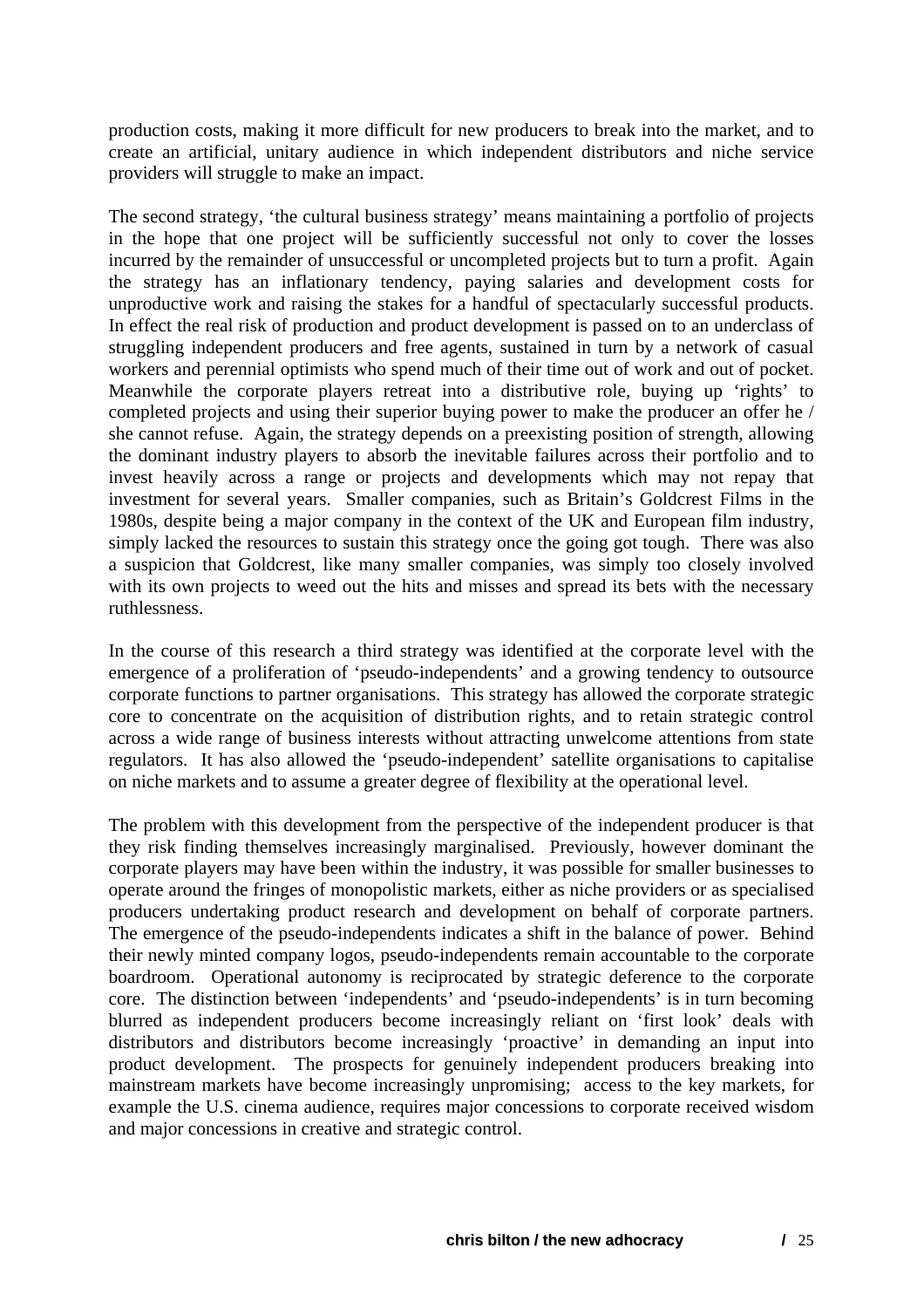The critical distinction between 'independents' and 'pseudo-independents' lies in the relationship between the producer and the distributor. Independent producers create products which they must then sell on to the distributor. For the pseudo-independent producer this open transaction is replaced by a contractual relationship in which the distributor overtly or covertly predetermines the nature of the product. Of course many independent producers are tied into quasi-contractual relationships with distributors. However, they still retain a degree of autonomy which allows them to invent new products and discover new markets; it is precisely this ability to tap into new products and markets which makes them valuable to the distributor. With the shift from 'independents' to 'pseudo-independents', the balance of power in the relationship between producer and distributor has shifted decisively in the distributor's favour. The independent producer's autonomy, specifically the ability to discover new products for new markets, has consequently been severely undermined.

The problem with this development from the perspective of the creative industries as a whole, and ultimately from the perspective of the consumer, is the loss of an element of unpredictability in the industry supply chain. As independents become 'pseudoindependents' and smaller organisations find their market position undermined, decisionmaking on product development becomes increasingly centralised. It has been argued that the corporate sector imposes an imperfectly preconceived idea of 'what the audience wants' on a disparate and unpredictable market. With corporate distributors calling the shots in the industry and the erosion of producer independence, producers will find it difficult to challenge this corporate template. The unpredictable quirks of individual consumers risk being airbrushed over as a result of 'fictive' marketing plans based on non-existent collective market segments.

For the creative micro-business, 'adhocracy' in strategic decision-making and loose organisational structures have allowed a welcome degree of flexibility and opportunism. Consequently I would argue that small creative firms have been better able to cope with the unpredictable processes of product development and more sensitive to shifts in consumer demand than their corporate counterparts. However, they have not been able to capitalise on these strengths because they have only limited access to capital investment and to distribution in the mainstream markets. In both these areas, small creative businesses remain overwhelmingly dependent on their corporate partners. Their bargaining position is weak; a quality product is worthless without access to the market, whereas a distributor who controls all or part of a market can afford to shop around among potential suppliers, and can use a handful of quality products to 'pull though' lesser (and less expensive) products if required. Similarly, a brilliant idea is worthless without the resources to produce it; here again, the independent producer must request an advance against sales from the distributor (for example a major film studio, television company, record company or publisher) and sell all or part of the 'rights' to the product. Consequently, despite their competitive advantage identified at the point of production, independent producers have failed to challenge the market dominance of 'the majors'.

In the light of the burgeoning 'pseudo-independent' sector referred to in the previous thinking, creative micro-businesses can no longer to think operationally rather than strategically, nor to work as an 'adhocracy'. Until now there have been few opportunities for cultural entrepreneurs to develop managerial skills, to analyse the structure of organisations or to engage with the changing dynamics of the global cultural economy. Many of those working in the sector as managers (or as self-managers) are self-taught. The pace of the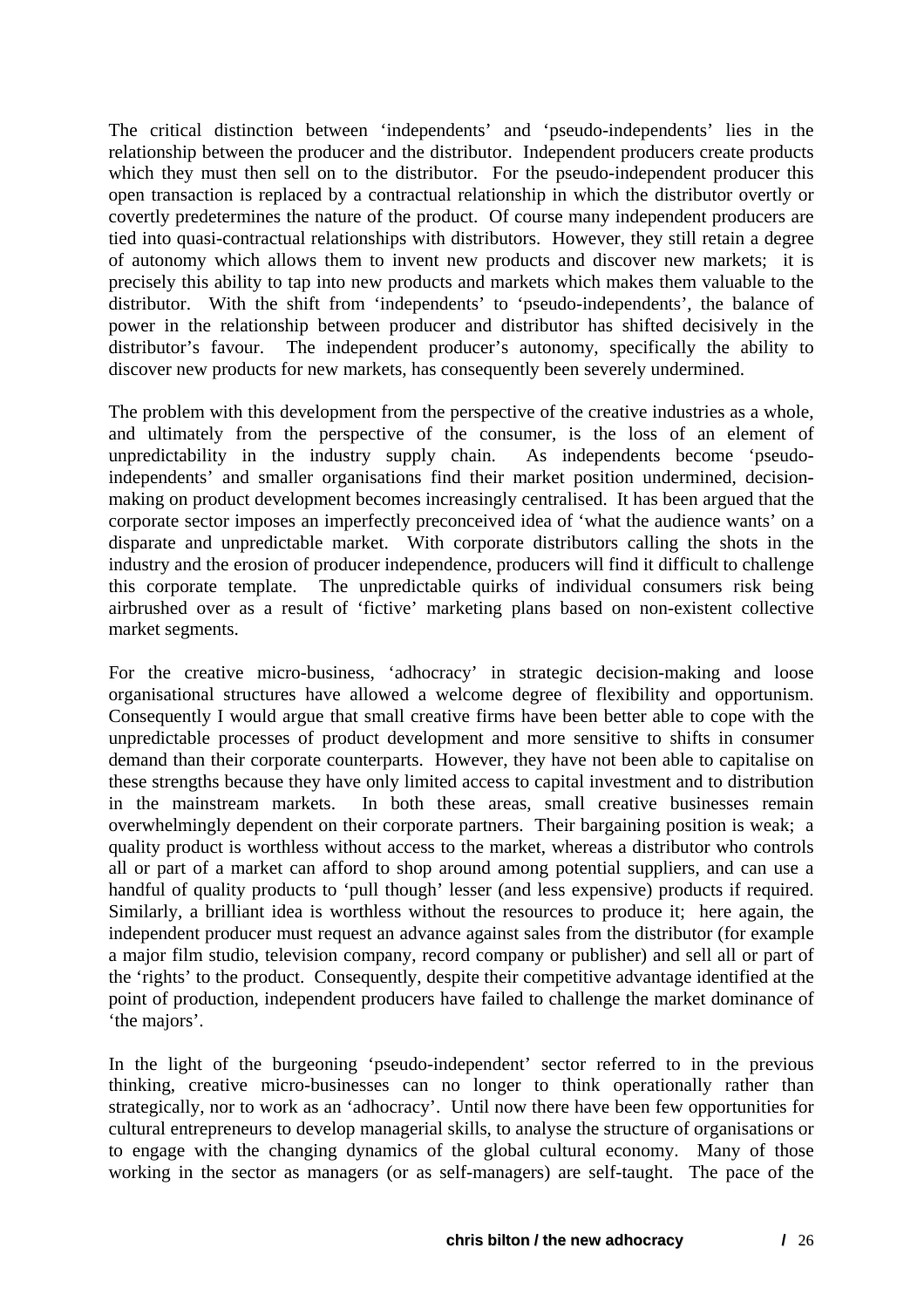business allows little time for reflection, or for developing a vocabulary and forum for 'strategic conversations' (Roos and von Krogh, 1996). Independent companies are often dependent on a single project or a single individual; they have a tendency to disintegrate as individuals or projects change, or conversely they find it difficult to 'raise their game' as the organisation grows and becomes more successful.

The two key problems for the small creative firm identified through this research are access to distribution and access to managerial training. The distribution issue is emphasised in the recent strategic review of the British film industry commissioned by the Department of Culture, Media and Sport, which compares the 'distribution-led' film industry of the US with the 'production-led and fragmented' UK industry (DCMS 1998b). The report proposes strategies for increasing the flow of capital into the film industry, for encouraging greater integration of distribution and production, and for setting up a new Film Marketing Agency. Where the British government has in the past devoted its admittedly meagre resources towards film production, France has placed much greater emphasis on distribution and exhibition. Consequently a well established domestic distribution infrastructure provides an outlet for French films. Martin Dale asserts that one of the problems facing the European film industry is over-production, with production subsidies resulting in an excess of uncommercial films for which no market exists, coupled with "negligence in the exhibition business" (Dale 1997, 173); his solution is that distributors should play a greater role in financing films, so that they can shape products to fit the market.

The British government's emphasis on market research and industry-wide marketing indicates a belated recognition of the importance of distribution and marketing in the UK film industry. However, it has already been suggested that technocratic and predictive models of market research are not always appropriate or useful measures of consumer behaviour in the context of the creative industries. The stranglehold on global film distribution exerted by the US majors is in any case unlikely to be disturbed by the actions of one European government. While governments can provide a lead, the key to the problem, as is suggested in the DCMS review, lies in the production-oriented structure of the industry. More particularly the onus is upon film production companies themselves to develop strategies for distribution which integrate production with distribution.

Broadening this argument to include the commercial creative sector as a whole, independent creative producers across the creative industries need to develop a distribution strategy. Solutions might include developing independent distribution networks, negotiating more favourable rights arrangements with external distributors and allowing small producers to retain ownership of rights to their work, developing a coherent marketing strategy and profile, or simply acquiring a better understanding of the dynamics of a particular industry. Independent cultural entrepreneurs have carved out independent distribution networks by concentrating on new art forms or 'minority' audiences. Marc Boothe set up Nubian Films as a distribution network for films for black audiences in London, building up his own film marketing and distribution company and expanding into the digital marketplace with the creation of Digital Diaspora. Significantly Palace Pictures had its origins in a successful video distribution operation concentrating on offbeat 'cult' releases not available through the commercial chains. Digital technology opens up new possibilities for independent distribution of cultural products via the Internet; some of these possibilities were discussed in the 'New Cultural Democracy' seminars in London and Birmingham which formed part of the background to this research project. Major distributors (publishers, broadcasters, the major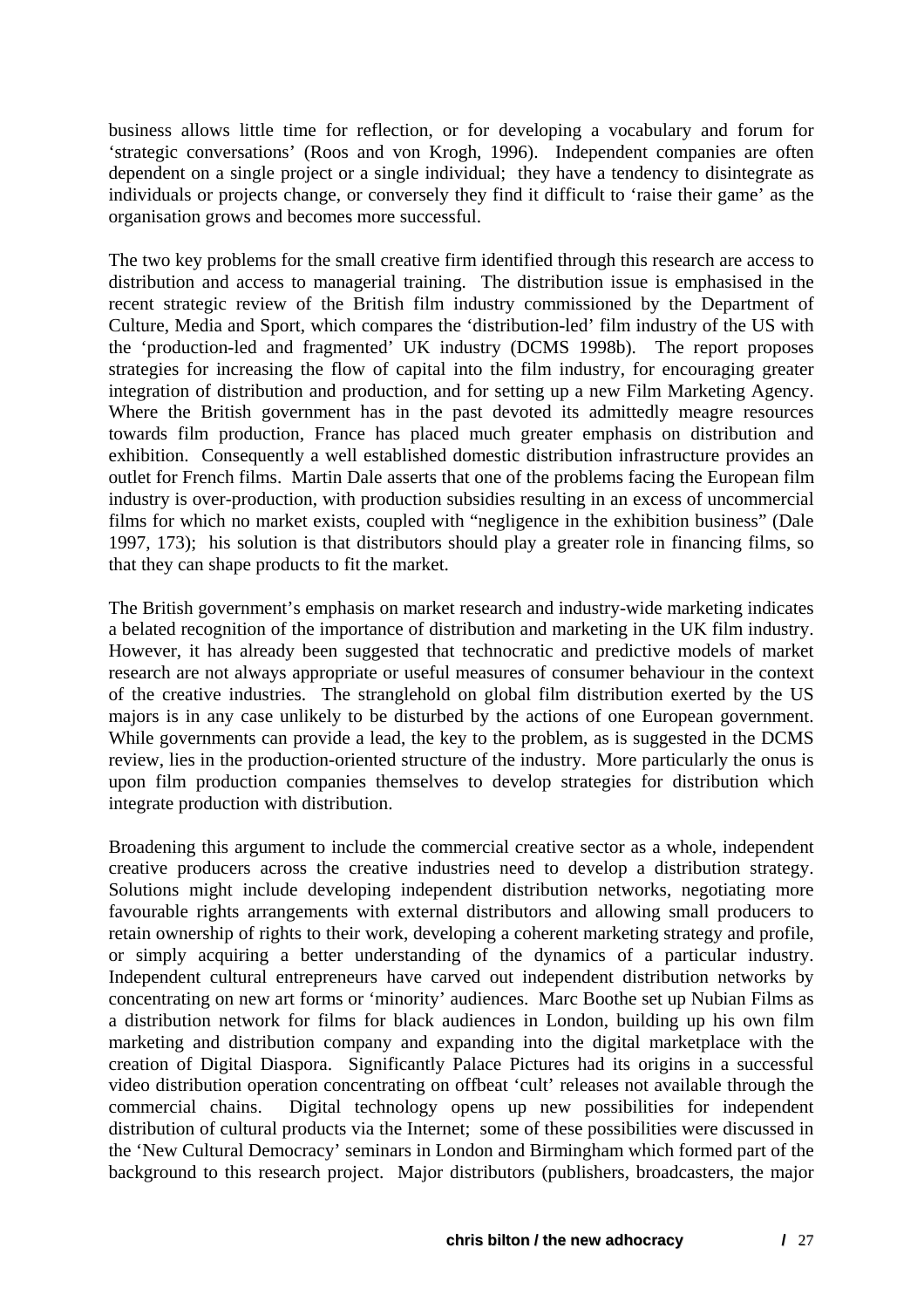record companies and film companies) have recognised the value of rights, and independent producers need to do the same. The independent production sector needs an independent distribution sector. Independent producers also need to avoid the wholesale surrender of intellectual property rights to over-demanding distributors; the television entrepreneur Peter Bazalgette has even suggested that the government should intervene to prevent distributors from taking more than their share of the rights when dealing with independent producers.

This leads on to the second key problem, the problem of education and training. The difficulties creative businesses face in distributing and marketing their products are not simply the result of a conspiracy by faceless corporate distributors and industry 'gatekeepers'. At least part of the problem stems from the organisational 'culture' of the creative sector, which still sees creativity and business as binary opposites. Small creative firms and creative individuals tend to be less interested in distribution and marketing than they are in production. Too often marketing strategy and problems of distribution are equated with a surrender to the bottom line, with the crude templates of 'mass marketing' and 'the lowest common denominator'. Evidence of the culture gap between 'creators' and 'marketers' repeatedly emerged during this research project. One interviewee recalled the physical, linguistic and cultural barriers at a major ITV company which separated the television drama department from the business development office. Another interviewee, questioned about marketing plans, responded half seriously "you sound like One of Them".

The new MA programme in Creative and Media Enterprises is designed to tackle some of these problems through a continuing programme of education and research which aims both to identify external threats and to challenge the internal culture of creative businesses. In particular the programme will examine the absence of long term strategic planning in small creative businesses, the failure to develop relevant strategies for distribution and marketing, the lack of awareness of the global cultural economy and the relationship between large and small creative firms. The programme will also attempt to find strategic solutions to some of these problems at both a theoretical and practical level, and to make these available through the postgraduate programme and through related training events.

The intention is not to overlook or undermine the unique strengths of the independent creative sector. Official reports on the creative industries tend to focus narrowly on the above-the-line statistics of employment figures, contribution to gross national product, export earnings, balance of trade and growth projections (e.g. DCMS 1998a, Smith 1998). This focus overlooks the big picture's dependence on a network of smaller organisations themselves embedded in an informal economy of creative individuals, many of whom are officially unemployed. The strategies which have developed among small creative businesses for managing risk and uncertainty are in many respects superior to 'corporate' approaches based primarily on the brute force of monopoly. The challenge for the future will be to retain the flexibility and opportunism of the small creative firm, whilst at the same time building up core competencies in strategic planning, marketing and distribution.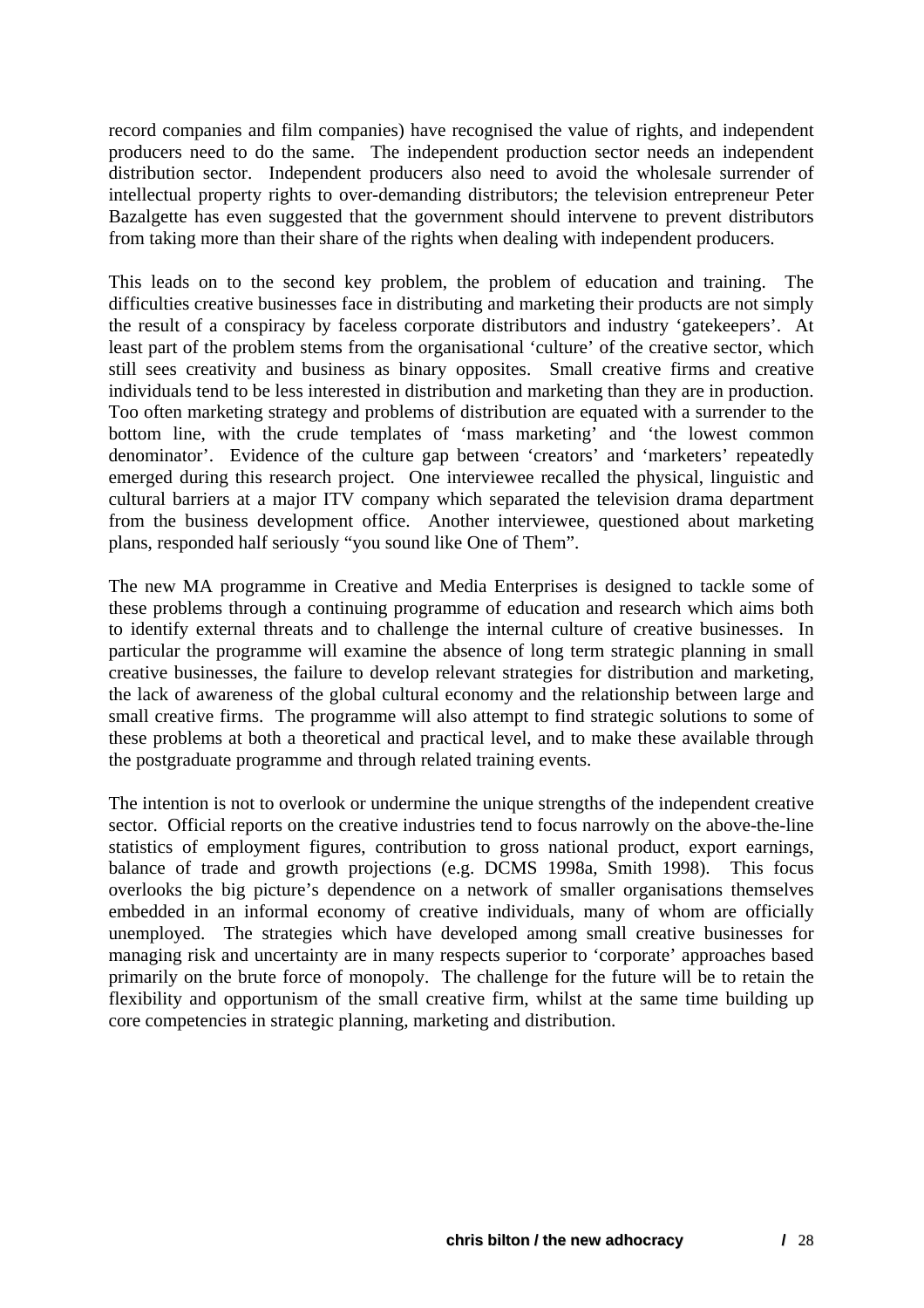#### <span id="page-29-0"></span>*BIBLIOGRAPHY*

- Adorno, Theodor, and Max Horkheimer (1947): *Dialectic of the Englightenment* (London: Verso, 1979)
- Adorno, Theodor (1991): *The Culture Industry: Selected Writings on Mass Culture*, ed. J M Bernstein (London: Routledge)
- Althusser, Louis (1970): "Ideology and Ideological State Apparatuses (Notes Towards an Investigation)" in *Lenin and Philosophy and Other Essays*, translated Ben Brewster (London, New Left Books 1971), pp. 123 - 173
- Ang, Ien (1991): *Desperately Seeking the Audience* (London & New York: Routledge)
- Bagdikian, Ben H (1990): *The Media Monopoly* (Boston MA: Beacon Press)
- Becker, Howard (1982): *Art Worlds* (Berkeley: University of California Press)
- Bianchini, Franco and Parkinson, Michael (1993): *Cultural Policy and Urban Regeneration: The West European Experience* (Manchester: Manchester University Press)
- Bille Hansen, Trine (1993): "Cultural Economics and Cultural Policy: A Discussion in the Danish Context" in *European Journal of Cultural Policy* Vol. 2 no. 1, pp. 87 - 103
- Björkegren, Dag (1996): *The Culture Business: Management Strategies for the Arts-Related Business* (London and New York: Routledge)
- Dale, Martin (1997): *The Movie Game: The Film Business in Britain, Europe and America* (London: Cassell)
- Department of Culture, Media and Sport (1998a): *A Bigger Picture: The report of the Film Policy Review Group* (London: DCMS)
- Department of Culture, Media and Sport (1998b): *Creative Industries Mapping Document* (London: DCMS)
- Eberts, Jake and Ilott, Terry (1990): *My Indecision is Final* (London: Faber and Faber)
- Fejes, Fred (1984): 'Critical mass communications research and media effects: the problem of the disappearing audience' in *Media, Culture and Society* Vol. 6 no. 3 (July 1984), pp. 219 - 232
- Frith, Simon (1988): *Music for Pleasure* (Oxford: Polity Press)
- Garnham, Nicholas (1983): "Public Service versus the Market" in *Screen* Vol. 24 no. 1 (January - February 1983), pp. 6 - 27
- Gitlin, Todd (1978): 'Media Sociology: The Dominant Paradigm' in *Theory and Society* Vol. 6 no. 2 (September 1978), pp. 205 - 253
- Goldman, William (1990): *Adventures in the Screen Trade* (Austin, Texas: Futura)
- Hall, Stuart (1977): 'Culture, the Media and the 'Ideological Effect'' in *Mass Communication and Society*, ed. James Curran, Michael Gurevitch, Janet Woollacott (Beverley Hills CA: Sage), pp. 315 - 348
- Hall, Stuart (1980b): 'Encoding / Decoding' in *The Cultural Studies Reader*, ed. Simon During (London: Routledge, 1993), pp. 90 - 103 [originally published in Culture, Media Language: Working Papers in Cultural Studies 1972 - 1979, ed. S Hall, D Hobson, A Love and P Willis (London Hutchinson), pp. 128 - 138]
- Handy, Charles (1994): *The Empty Raincoat: Making Sense of the Future* (London: Hutchison)
- Hebdige, Dick (1979): *Subculture: The Meaning of Style* (London: Methuen)
- Katz, Elihu (1987): 'Communications Research Since Lazardsfeld' in *Public Opinion Quarterly* Vol. 51 no. 4 ((Winter 1987), pp. S25 - S45
- Knott, Cherry Ann (1994): *Crafts in the 1990s: an independent socio-economic study of craftspeople in England, Scotland and Wales* (London: Crafts Council)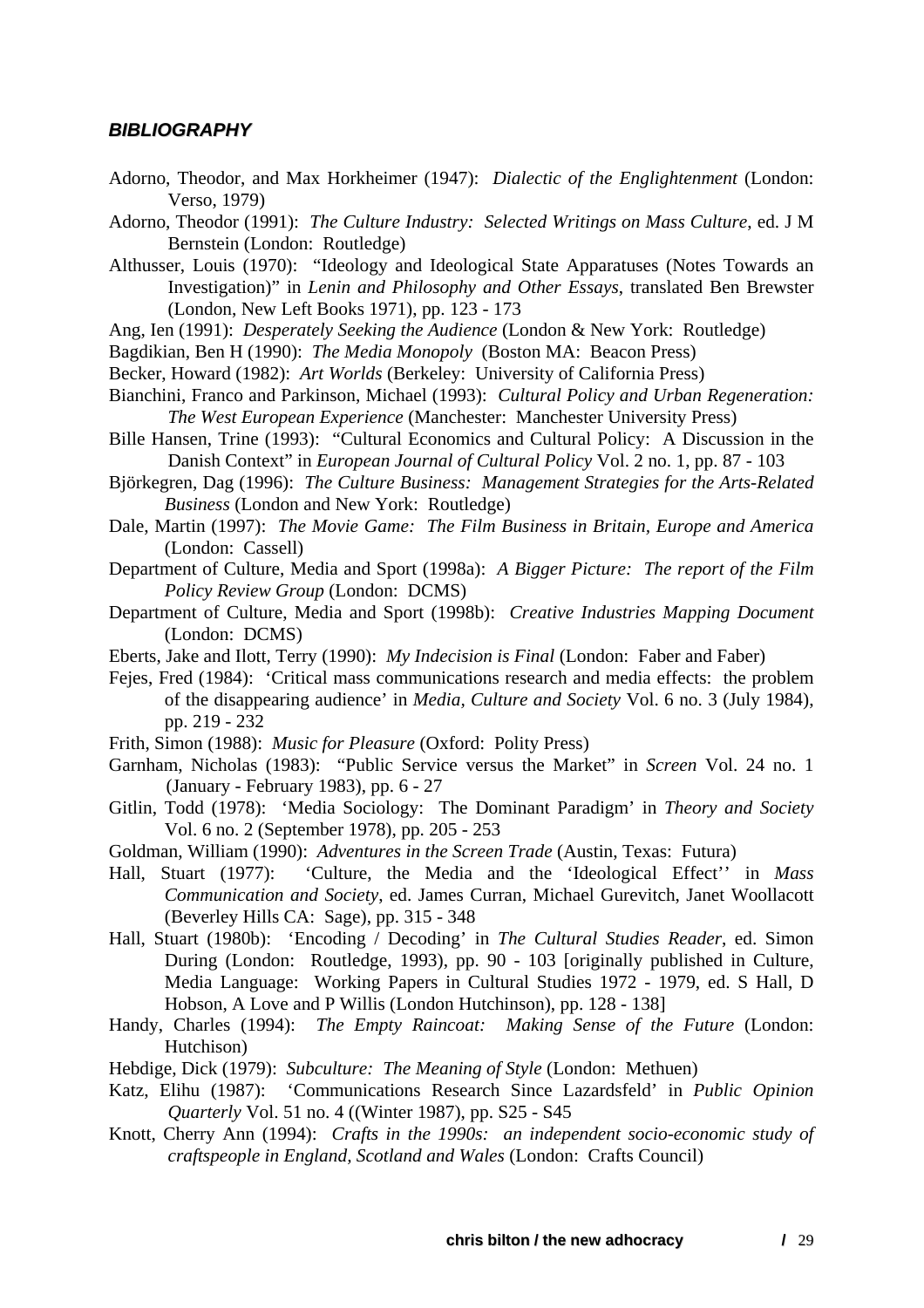Lippmann, Walter (1922): *Public Opinion* (New York: Macmillan: 1949 reprint)

McGuigan, Jim (1996): *Culture and the Public Sphere* (London: Routledge)

- Mintzberg, H and McHugh A (1985a): 'Strategy Formation in an Adhocracy' *Administrative Science Quarterly* 30, pp. 160 - 97
- Mintzberg, H and Waters J (1985b): 'Of Strategies, Deliberate and Emergent' *Strategic Management Journal* 6, pp. 257 - 262
- Morley, David (1989): 'Changing paradigms in audience studies' in *Remote Control: Television, Audiences, and Cultural Power*, ed. Ellen Seiter, Hans Borchers, Gabriele Kreutzner, & Eva-Maria Warth (London: Routledge), pp. 16 - 43
- Murdock, Graham (1978): "Blindspots about Western Marxism: A Reply to Dallas Smythe" in *Canadian Journal of Political and Social Theory* Vol. 2 no. 2 (Spring - Summer 1978), pp. 109 - 119
- Murdock, Graham (1990): 'Transforming Media Structures: Ownership, Policy and Regulation' in *Public Communication: The New Imperatives: Future Directions for Media Research*, ed. Marjorie Ferguson (London: Sage, 1990)
- Negus, Keith (1992): *Producing Pop: Culture and Conflict in the Popular Music Industry* (London / New York / Melbbourne / Auckland: Edward Arnold)
- O'Brien, Jane and Feist, Andy (1995): *Employment in the arts and cultural industries: an analysis of the 1991 Census* (London: Arts Council of England)
- Peters, Tom (1987): *Thriving on Chaos* (Basingstoke: Macmillan)
- Putnam, Robert D (1993): "The Prosperous Community: Social Capital and Public Life" in *The American Prospect* no. 13 (Spring 1993), pp. 35 - 42
- Roos, Johan and von Krogh, Georg with Peggy Simcic Brønn (1996): *Managing Strategy Processes in Emergent Industries: The Case of Media Firms* (Basingstoke: Macmillan Business)
- Schiller, H (1989): *Culture Inc: The Corporate Takeover of Public Expression* (New York: Oxford University Press)
- Silverstone, Roger (1990): 'Television and Everyday Life: Towards an Anthropology of the Television Audience' in *Public Communications: The New Imperatives*: *Future Directions for Media Research*, ed. Marjorie Ferguson (London: Sage), pp. 173 - 189 Smith, Chris (1998): *Creative Britain* (London: Faber & Faber)
- 
- Whyatt, Anna (1997): *Creative Capital: Cultural Industries, Young People and Regeneration in London* (London: Trafalgar Square 2000)
- Willis, Paul (1990): *Common Culture: symbolic work at play in the everyday cultures of the young* (Milton Keynes: University Press)
- Wren-Lewis, Justin (1983): 'The encoding / decoding model: criticisms and redevelopments for research on decoding' in *Media, Culture and Society* Vol. 5 no. 2 (April 1983), pp. 179 - 197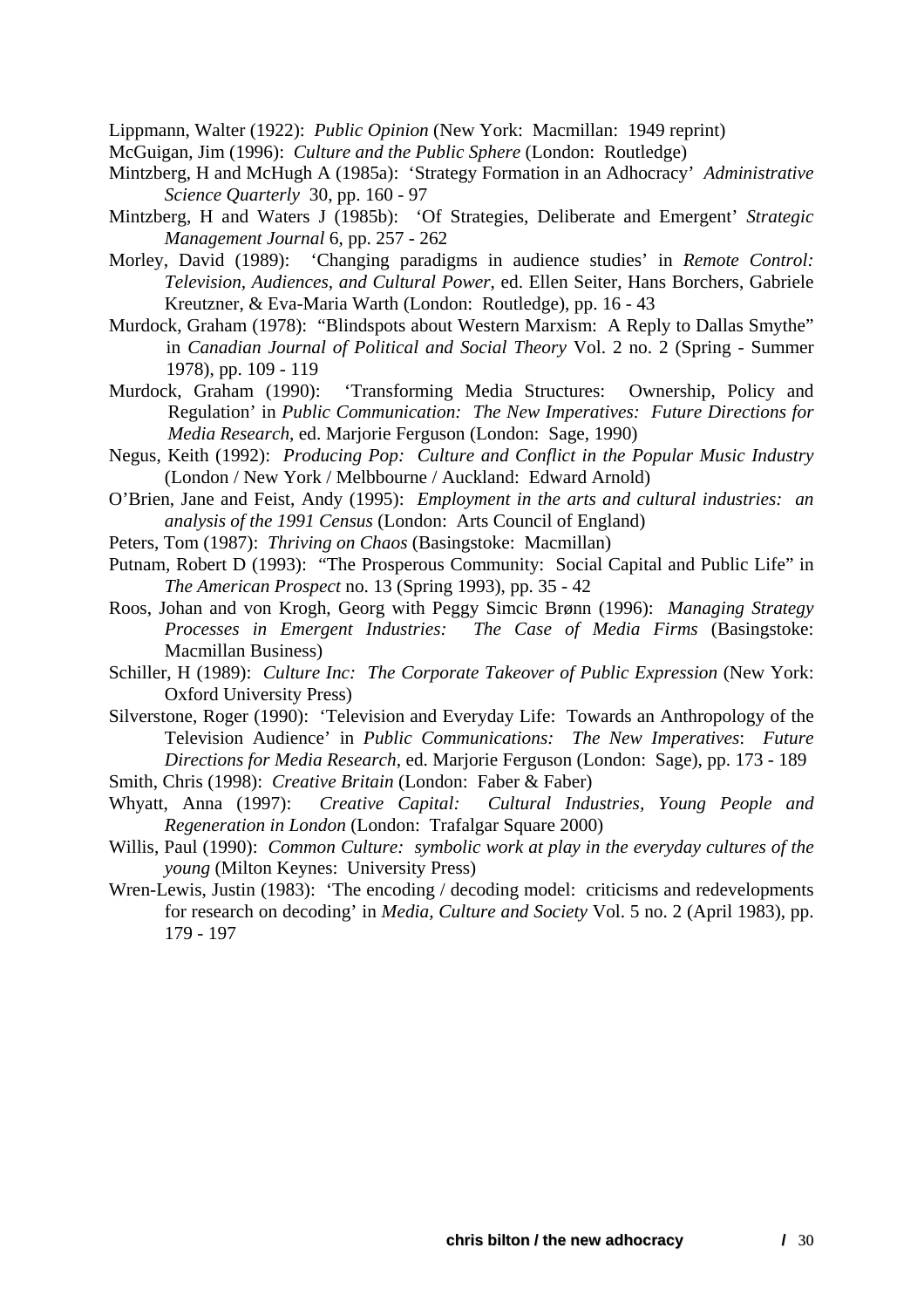#### **List of interviewees**

| Eileen Quinn          | Monogram Films                                              |
|-----------------------|-------------------------------------------------------------|
| Amanda Posey          | Wildgaze Films                                              |
| Lucy Kimbell          | Soda                                                        |
| Marcos d'Cruze        | First British Independent / Martian                         |
| Neil Mccoll           | Freelance musician / film composer                          |
| Peter Ride            | imag@nation                                                 |
| Andrew Kelly          | <b>Bristol Cultural Development Partnership</b>             |
| Clara Arokiasamy      | London Borough of Walthamstow                               |
| <b>Trevor Philips</b> | <b>Walthamstow Business Advice Centre</b>                   |
| Tim Kendall           | <b>Insitiate of Business Advisers</b>                       |
| Greg Clark            | Director of Economic Development, Greater London Enterprise |
| Raj Patel             | Head of Regeneration Strategies, Greater London Enterprise  |
| Julia Rowntree        | <b>LIFT Business Arts Forum</b>                             |
| Anna Whyatt           | University of East London                                   |
| <b>Mandy Berry</b>    | Trafalgar Square 2000                                       |
| David Hancock         | <b>Screen Digest</b>                                        |

**Thanks also to**: Marc Booth (Nubian Films / Digital Diaspora), Ronnie Fraser-Munro (performer, playwright, artist, curator), Jane Finnis (Brighton Media Centre), Shad Ali, Owen Kelly, Sylvia King (Jubilee Arts), Micz Flor, and everybody who attended the New Cultural Democracy seminars in London and in Birmingham.